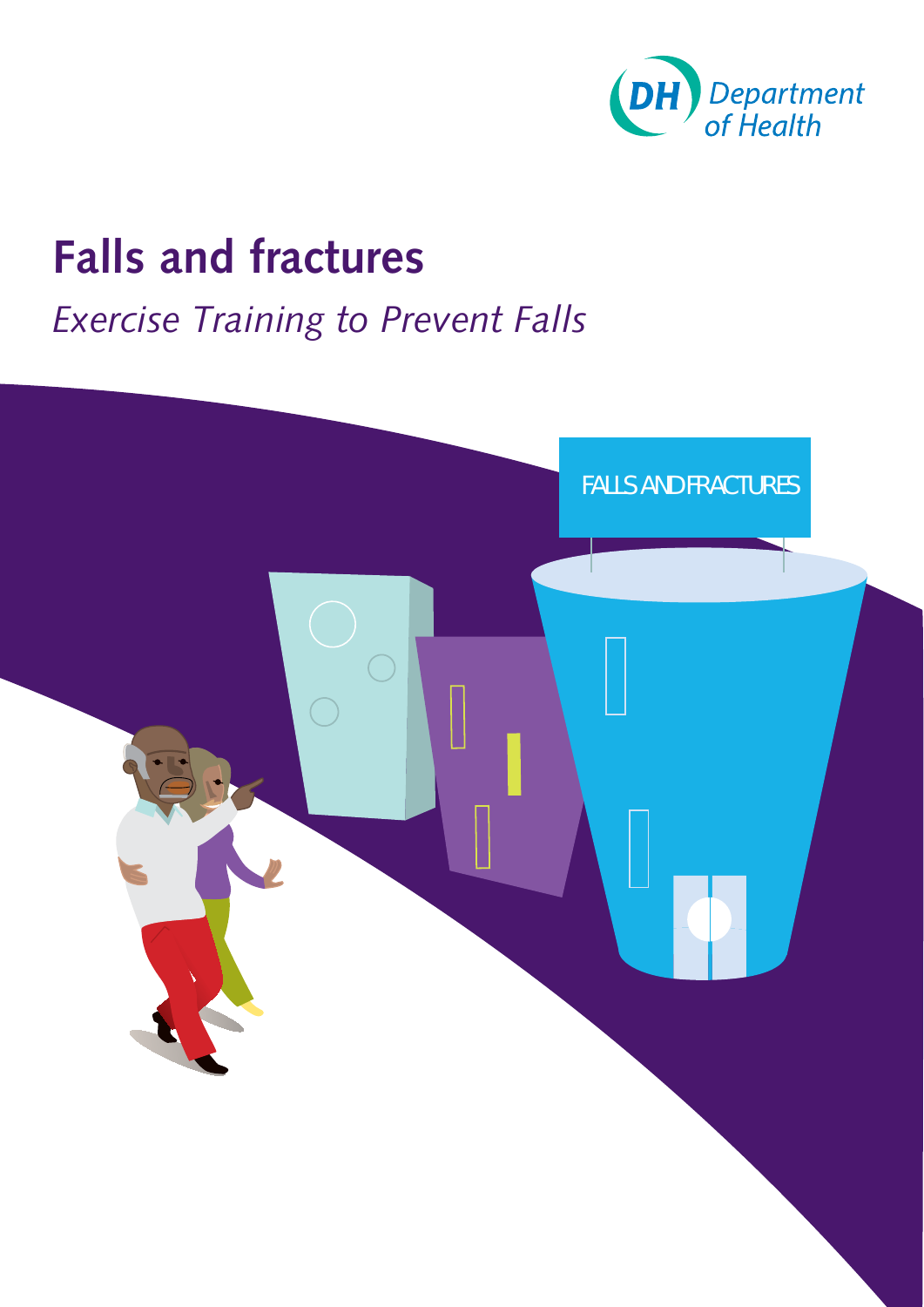

# **Falls and fractures**

*Exercise Training to Prevent Falls*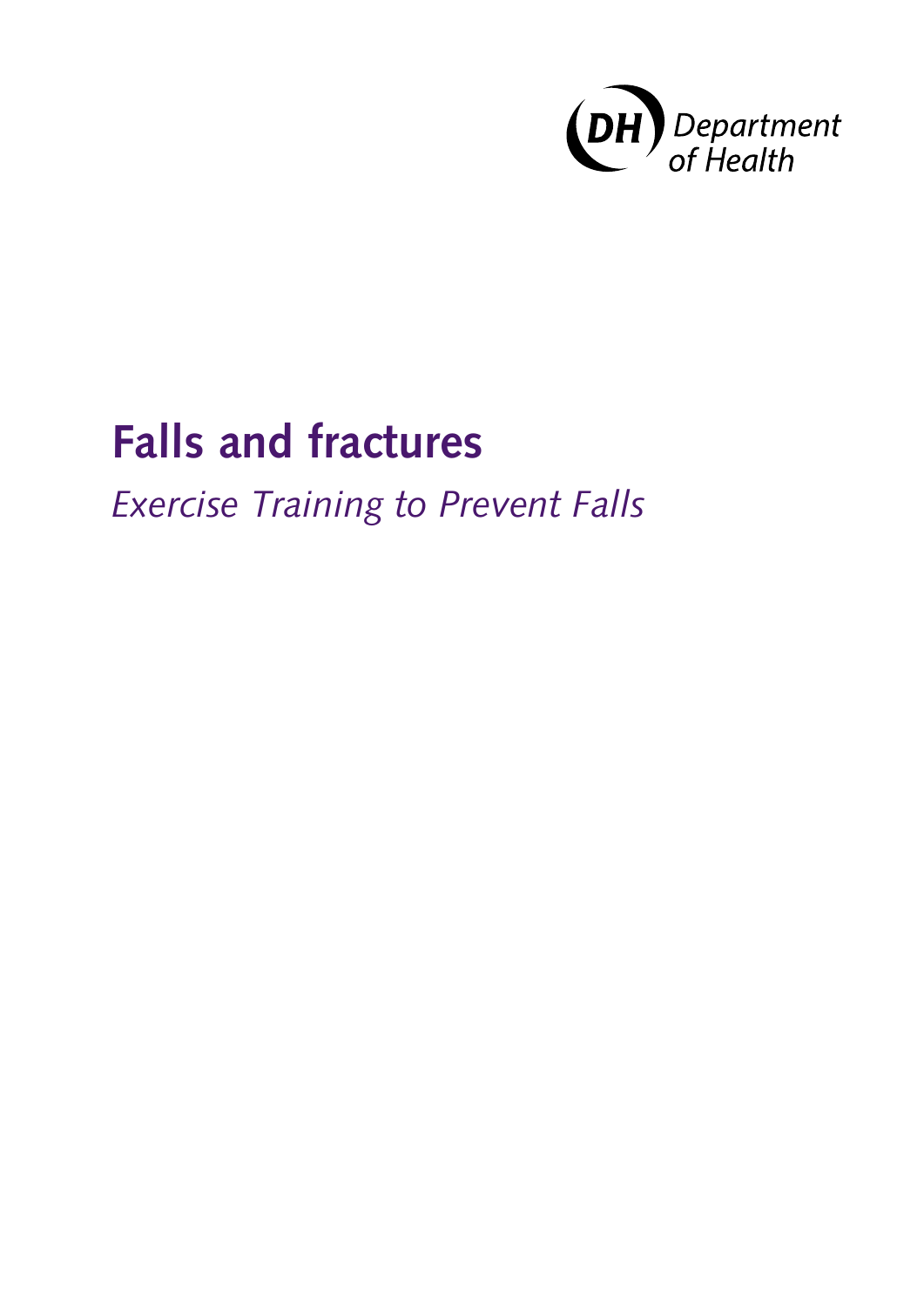# **Exercise Training to Prevent Falls**

#### **Key messages**

Exercise to prevent falls should be evidence based and individually tailored

- Not all types of exercise prevents falls
- Exercise prescription will differ depending on the individuals history of falls, medical condition and functional capacity
- Exercise to prevent first falls could involve tai-chi and other balance and strength training activities
- Exercise to manage falls should include dynamic balance, strength and functional floor activities. It should also aim to include bone loading, power, flexibility, postural and gait training, supported endurance work and tasks to improve visual, vestibular and sensory input
- Exercise to manage falls can be home or group based and should be delivered by specialist trained professionals
- If the person has a history of falls, exercise should retrain or maintain the ability to get up from the floor to avoid a 'long lie'.

#### Dawn A Skelton and Susann M Dinan <sup>+</sup>

*Reader in Ageing and Health, HealthQWest, School of Health and Social Care, Glasgow Caledonian University & Scientific Co-ordinator of ProFaNE (Prevention of Falls Network Europe), † School of Primary Care and Population Sciences, University College London & School of Health Informatics, Derby University.* 

#### **Correspondence address:**

*Dr D A Skelton, HealthQWest, School of Health and Social Care, Glasgow Caledonian, Cowcaddens Rd, Glasgow G4 0BA. E-mail: [dawn.skelton@gcal.ac.uk](mailto:dawn.skelton@gcal.ac.uk)*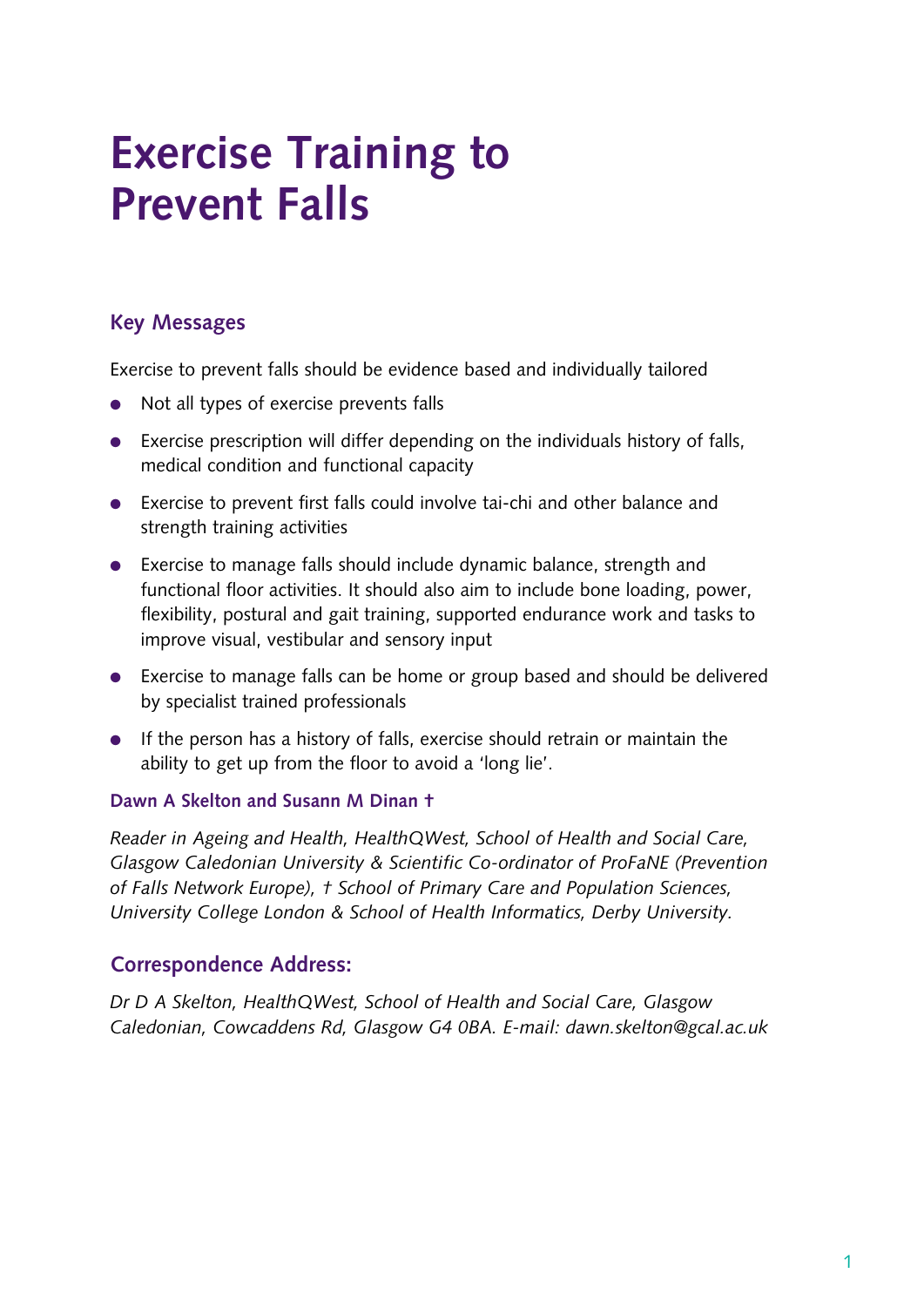### **Introduction**

Research over the past 3 decades has advanced our understanding of common risk factors predisposing to falling and has provided important insights for the prevention of falls, including specific strength and balance training (NICE 2004; Skelton & Todd 2004; Chang *et al.* 2004; Gillespie *et al.* 2005; Campbell & Robertson 2006). Risk factors for falls have been classified into two types: intrinsic and extrinsic factors (Skelton & Todd 2004). Both are affected by exposure to risk. Intrinsic risk factors include poor balance and strength (Lord *et al.* 1992; Tinetti *et al.* 1988). Extrinsic factors are social and physical factors that relate to the external environment and include obstacles, slippery surfaces, poor lighting and poor footwear. There comes a time when a change in a person's intrinsic risk factors means they are no longer able to cope with the extrinsic risk factors they have managed before (Skelton & Todd 2004; Skelton & Dinan 1999). We all 'trip' and 'slip' but can normally right ourselves relatively easily and safely; at some point there are losses in the ability to correct this challenge to our balance mechanisms (intrinsic) because of declining balance, co-ordination or strength.

Whilst it is acknowledged that some risk factors are not modifiable with exercise (i.e. age, gender, chronic medical conditions, non-correctable vision problems), others, such as physical activity, environment and the effects of medication, can be positively influenced through appropriate education and intervention (NICE 2004; Skelton & Dinan 1999; Close 2005). Modifiable risk factors, with the use of specific exercise, include poor balance and fear of falling, low strength and power, poor gait and functional ability, depression, urinary urgency and incontinence, postural hypotension, depression and arthritic pain (Skelton 2001).

Many older people do not injure themselves in a fall, but have great difficulty getting up again after the fall and may stay on the floor for some time (a 'long lie') (Tinetti *et al.* 1993). Some of the difficulty of rising from the floor may be due to shock or injury, or a fear of further damage to the body by trying to move, but for many lack of physical fitness is an important cause (Skelton & Dinan 1999). Indeed, many older adults attended by the Ambulance Services are not taken into hospital, they were simply unable to get up from the floor (Halter *et al.* 2000).

Recent reviews and guidelines suggest multi-disciplinary falls assessment and intervention, including exercise, should be considered *alongside* osteoporosis diagnosis and management to reduce the number of falls and fall-related injuries (NICE 2004; Skelton & Todd 2004; DoH 2001; DoH 2007).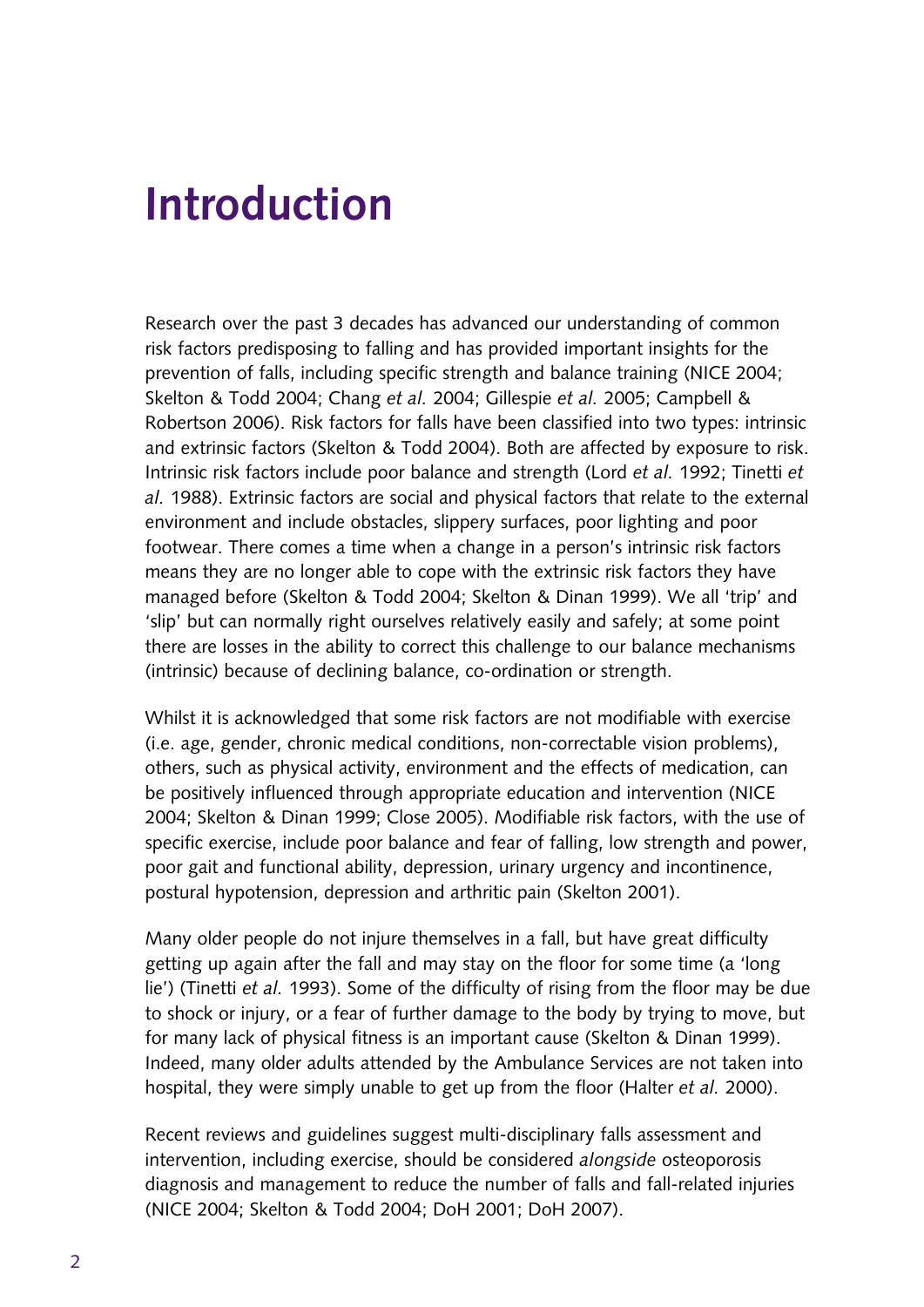### **ageing, decreasing fitness and effects on balance**

*Physical fitness* is especially important in old age, in order to cope with everyday tasks and any unforeseen demands such as hills, uneven ground, trips etc., on the ageing body (Dinan 2001; Skelton 2001; Young & Dinan 2000). Reduced sensory input (seen with increasing age and compounded by medications, oedema, arthritis etc.) exacerbates the inefficiency of the musculo-skeletal system (Skelton 2001).

Comparisons of fallers versus non-fallers have shown several muscle groups in the lower limb to be weaker, including quadriceps, hip and ankle strength (Whipple *et al.,* 1987; Skelton *et al.* 2002). Lower limb power (the speed with which a person can use their muscles) is also weaker in fallers and shows more asymmetry between limbs (Skelton *et al.* 2002). It seems likely that lower limb muscle power (Skelton 2001) is important in correcting a displacement or movement error– to prevent a trip an individual must have sufficient lower limb muscle power to get a stabilising leg (or enough upper body power to get a stabilising arm) out fast enough to prevent the fall or reduce the severity of the effects of the fall. Functional, mobility and balance deficits are also common in fallers (Lord *et al.* 1992; Tinetti *et al.* 1988). Balance is a complex automatic integration of several body systems. With age and inactivity these unconscious processes may not integrate as well or as quickly so that maintaining balance and preventing injurious falls may require ever increasing focus of attention and fatiguing effort. The "stops walking when talking" phenomena reflects this difficulty (Lundin-Olsson *et al.* 1997).

#### **Sarcopenia and Power**

The maintenance of physical performance as we age is important not only to prevent a fall but in the event of a fall, to have the functional capability to get up from the floor, and in the long term, repair from injury and regain confidence and independence. Ageing is associated with loss of muscle mass (sarcopenia) with a corresponding reduction in maximal muscle strength (Skelton & Beyer 2003). Sarcopenia occurs even in fit, athletic elderly adults who continue to lose lean mass and muscle mass despite retaining functional status. However, some age related changes that were once thought to result solely from ageing are now known to be the result of disuse and are therefore potentially reversible.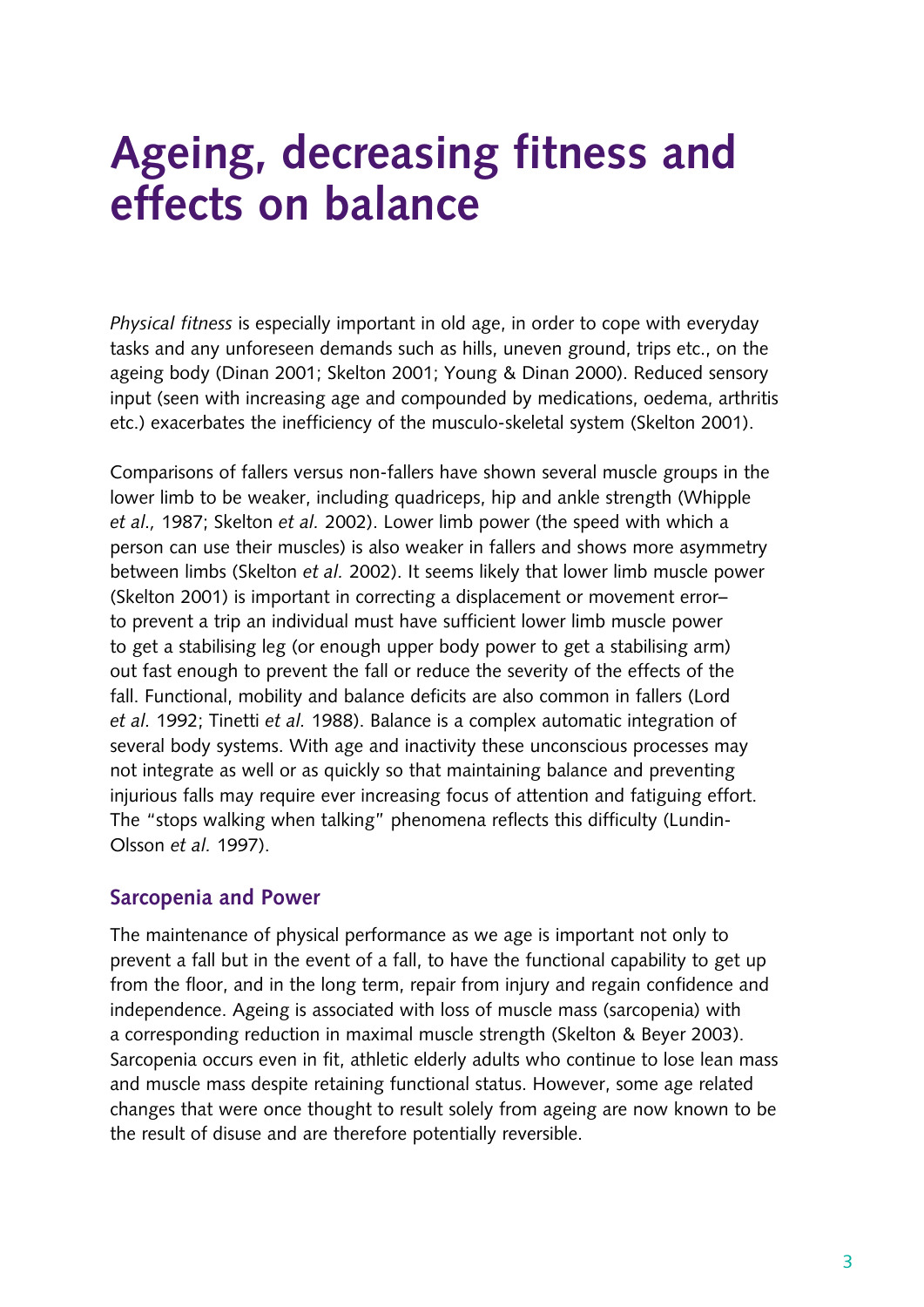Muscle power may be even more important than maximal strength in older people. The ability to develop high force rapidly contributes to successful performance in activities such as rising from a chair, climbing stairs or regaining balance after tripping to avoid an impending fall. While cross-sectional data suggest that healthy women in their seventies retain 40-50% of the handgrip strength found in young adults they may retain as little as 26% of the power (Skelton & Beyer 2003). In 65-84 year old individuals, isometric strength showed a decline of approximately 1.5% per year while the loss in power was approximately 3.5% per year (Skelton *et al.* 1994). The decline in power is steeper than force because it is magnified by the loss of velocity due to the selective loss of type II fibres, and this is also consistent with the greater percentage loss of isokinetic torque at high speed with ageing.

While greater strength is found among the physically more active it is known that a few weeks of immobilisation or disuse has a detrimental effect on muscle mass, muscle strength and power even in young people (Appell 1990). The decrease in muscle strength is greatest during the first week of immobilisation, 3-4% per day, and up to a 40% decrease in isokinetic muscle strength after 3 weeks of immobilisation (Appell, 1990). One of the main causes for this is the reduction of gravitational effect on the muscles. Especially vulnerable to immobilisation and inactivity are the anti-gravity muscles of the lower extremities and the faster type 2 muscle fibres, those that keep us upright!

Studies have shown that muscle strength can be improved by progressive highintensity resistance training (using therabands), even in the oldest old (Skelton *et al*. 1995; Skelton 2001). Muscle power is also improved within 12 weeks (3 x per wk) with progressive high resistance strength training (Skelton *et al,* 1995). Some studies of low-intensity strength training have resulted in increased muscle strength in nursing home residents, frail elderly and elderly with co-morbidity (McMurdo & Rennie 1994).

#### **Functional ability**

Muscle weakness is one of the underlying mechanisms of poor function and it is documented that muscle strength correlates with several measures of functional status (Skelton *et al.*, 1994). It would thus be reasonable to assume that an increase in muscle strength would lead to an improvement in function. However, improvements in strength do not always translate into improvements in daily functioning in all older people (Skelton *et al*. 1995). Combining strength training with more functional training have resulted in more functional gains both in nonfrail elderly (Skelton & McLaughlin 1996) and frail elderly (Hauer *et al.*, 2001).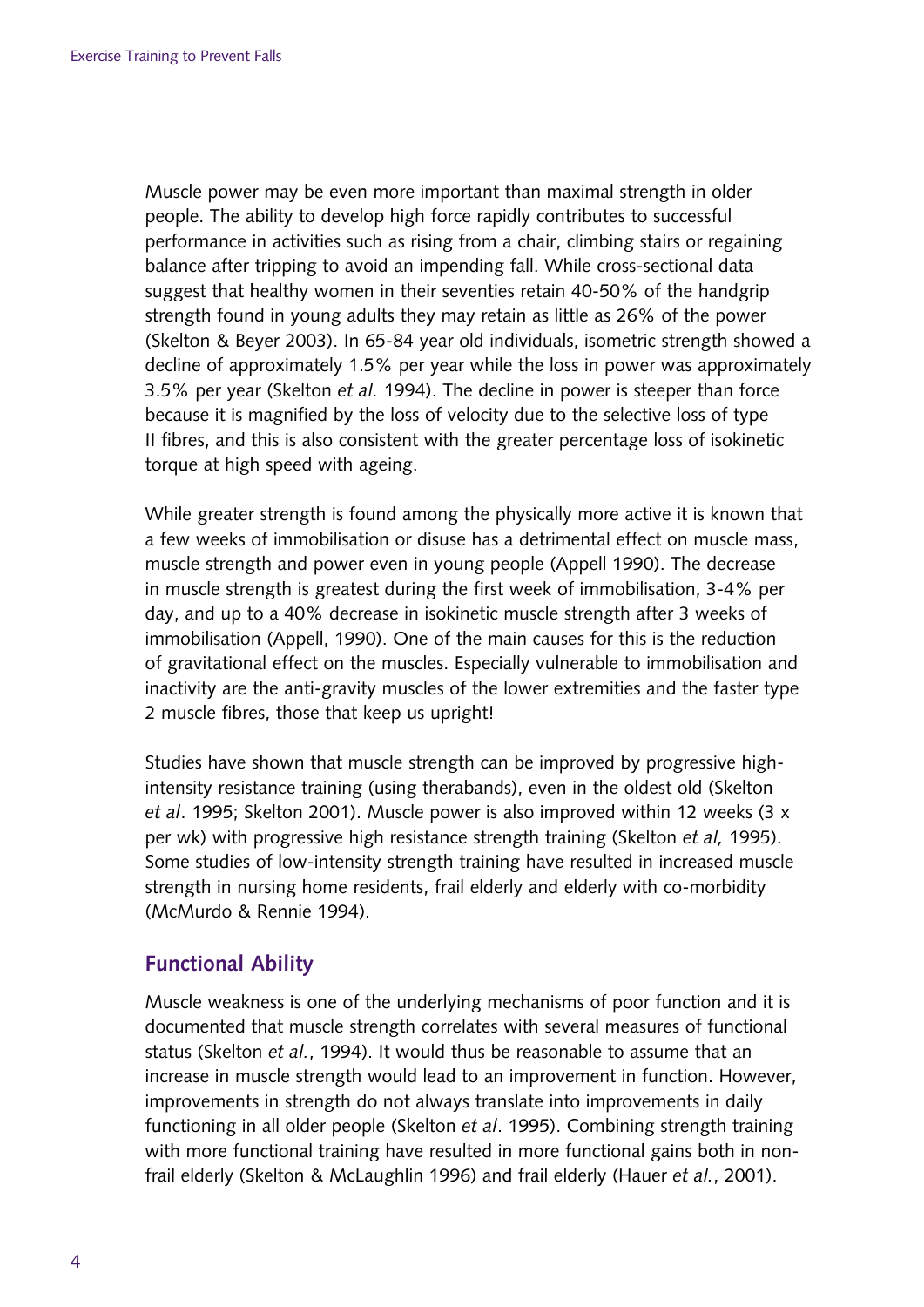#### **Balance**

One cross-sectional study shows close positive association with the amount of physical activity reported and postural stability in postmenopausal women (Brooke-Wavell *et al*. 1998). The period of life during which physical and sporting activities are practised seems also to be of importance (Perrin *et al*. 1999). However, static balance can be improved within 8 weeks in older people with co-morbidity (Skelton and McLaughlin, 1996) and sway and dynamic balance improved with gait and strength training (Skelton & Dinan 1999; Skelton 2001).

#### **Falls and physical activity levels**

*Physical activity* is important, not only as we age, but over the life span (Young & Dinan 2000). Age-adjusted risk of hip fractures is up to 40% lower in the most active compared with the least active adults (Gregg *et al.* 2000). Indeed, epidemiological studies have shown that a lifetime's history of regular physical activity can reduce the risk of hip fracture by up to 50% and much of this benefit is thought to result from a reduction in falls (Law *et al.* 1991). A lack of vigorous exercise in the preceding 2 weeks has been associated with increased risk of wrist fracture (Ivers *et al.* 2002). Wrist fractures become less common (and hip fractures more common) in the very old, because of slower reaction times and inability to extend an arm in time to break the fall (Skelton & Dinan 1999).

*Fear of falling* is the most commonly reported anxiety among older people (Skelton & Todd 2004) and falls and fear of falling are associated with increased anxiety and depression, decreased mobility, reduced social contact, higher medication use, and increased dependence on medical and social services and informal carers (Yardley & Smith 2003). Fear of falling can also cause older people to limit their movement, not just in terms of habitual activity but also in their normal body movements. This unwillingness to move can lead to poor compliance with exercise interventions and even avoidance of a particular activity that led to a past fall. Fear of personal injury is often cited as a reason for people not taking part in regular indoor and outdoor physical activity (Skelton 2001). Fear of falling and falls self efficacy can be improved with regular exercise (Skelton & Todd 2004).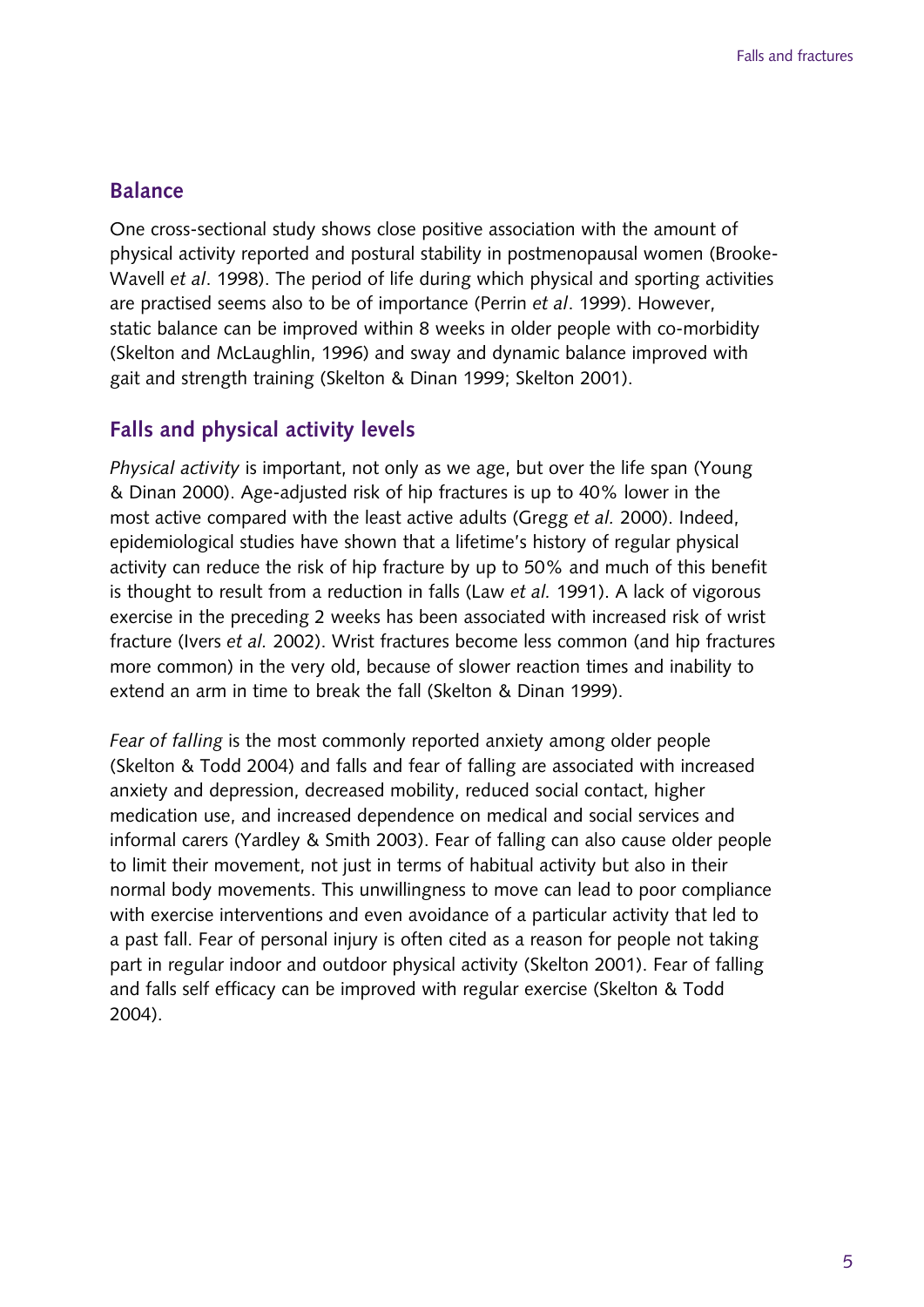However, there may be a U-shaped relationship between the amount of physical activity and the number of falls, with a higher incidence of falls in both the least active and the most active (Gregg *et al* 2000). Nursing home residents have a higher incidence of falls than independently living older people and spend up to 90% of their time either sitting or lying down. Falls in independent older people take place during periods of maximal activity (Gregg *et al* 2000) and yet fallers are likely to be less active than their non-falling counterparts (Lord *et al*. 1992). Some people can fall whilst rambling, others just transferring from their chair to standing. This will, of course, mean that different exercise interventions will be required for people of different physical functions (Skelton & Dinan 1999).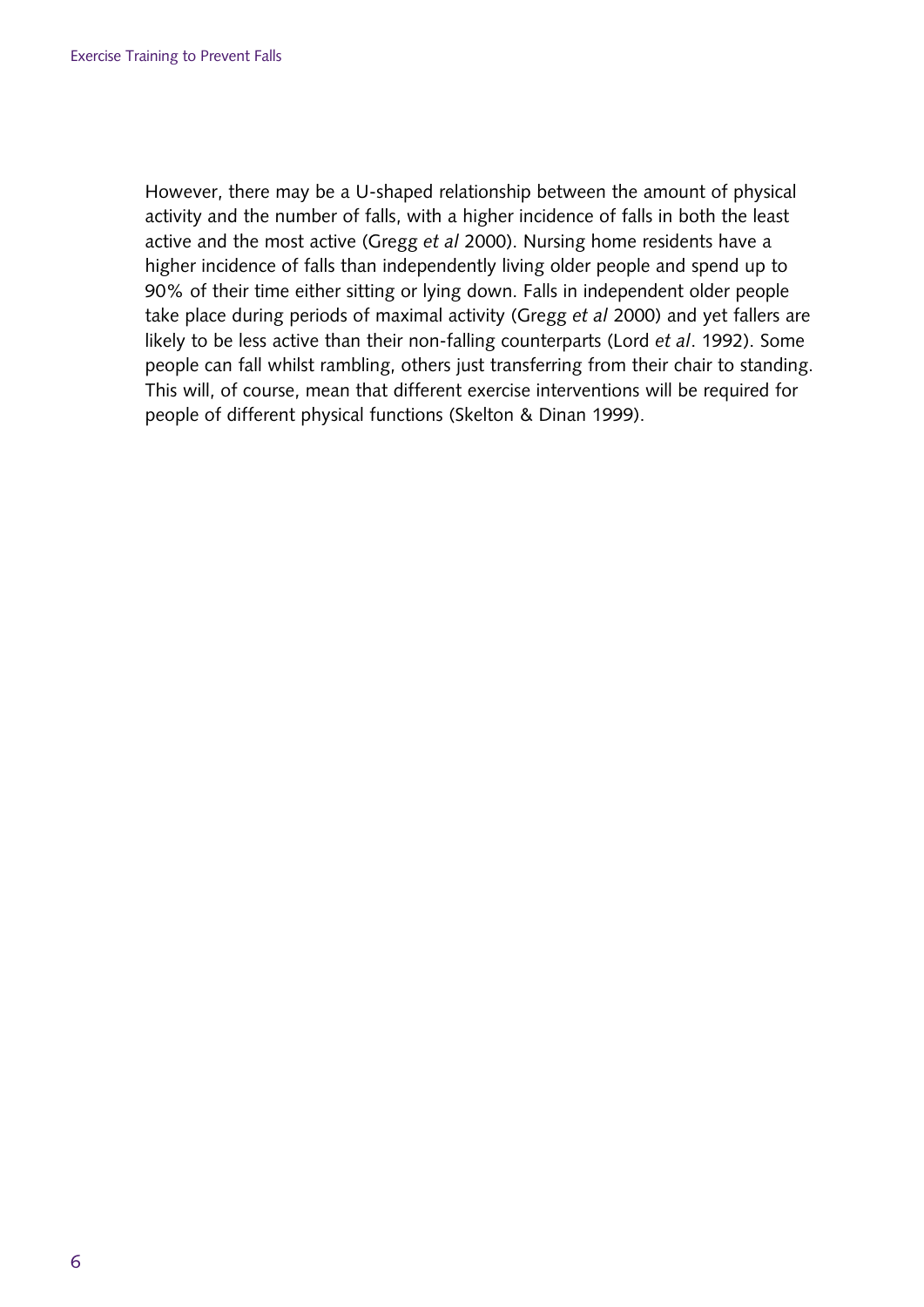### **exercise and physical activity that prevents falls**

Despite the considerable evidence that exercise is a key component of a multifactorial fall prevention intervention, some exercise-only interventions have shown little or no effect on falls risk despite improvements in known risk factors (eg. strength) (Gillespie et al. 2009; Chang et al. 2004; Skelton & Dinan 1999). It appears that individualised exercise interventions with balance training at the core of the programme are most effective for those at risk of falls, including those with significant risk of fracture. Multiple-component group exercise reduced rate of falls and risk of falling (rate ratio (RaR) 0.78, 95%CI 0.71 to 0.86; risk ratio (RR) 0.83, 95%CI 0.72 to 0.97), as did Tai Chi (RaR 0.63, 95%CI 0.52 to 0.78; RR 0.65, 95%CI 0.51 to 0.82), and individually prescribed multiple-component home-based exercise (RaR 0.66, 95%CI 0.53 to 0.82; RR 0.77, 95%CI 0.61 to 0.97) (Gillespie et al. 2009).

#### **For preventing the first fall**

In over 65s, with poor strength and balance, modified Tai Chi appears effective as a preventative group exercise to prevent the first fall (Wolf *et al.* 1996). Modified Tai Chi over a 48 week period, however, was not beneficial to reducing falls in an older (70+) group with signs of frailty (Wolf *et al.* 2003). It seems if Tai Chi has to be significantly modified to allow those with poor balance to participate (eg. seated versions or versions without weight transfer) then Tai Chi loses its ability to improve balance and falls risk.

#### **In Fallers and those at highest risk**

In New Zealand, a targeted *home* exercise program (OTAGO), to women aged over 80, a population at high risk of falls, was taught to participants in their own homes by a physiotherapist and compared to social visits as a control (for review see Campbell & Robertson 2006; other references in the section on Physiotherapy). Exercises were individually prescribed from a set number of warm up, muscle strength and balance training exercises to perform 3 times a week for a year. They were also encouraged to walk outdoors at their desired pace building up to 30 minutes 2-3 times a week. The physiotherapist visited each intervention participant four times over the first two months following on with regular telephone contact. The exercise group had a significantly lower rate of falls. This exercise approach, now called the Otago Exercise Programme has been further investigated in four RCTs (Campbell & Robertson 2006).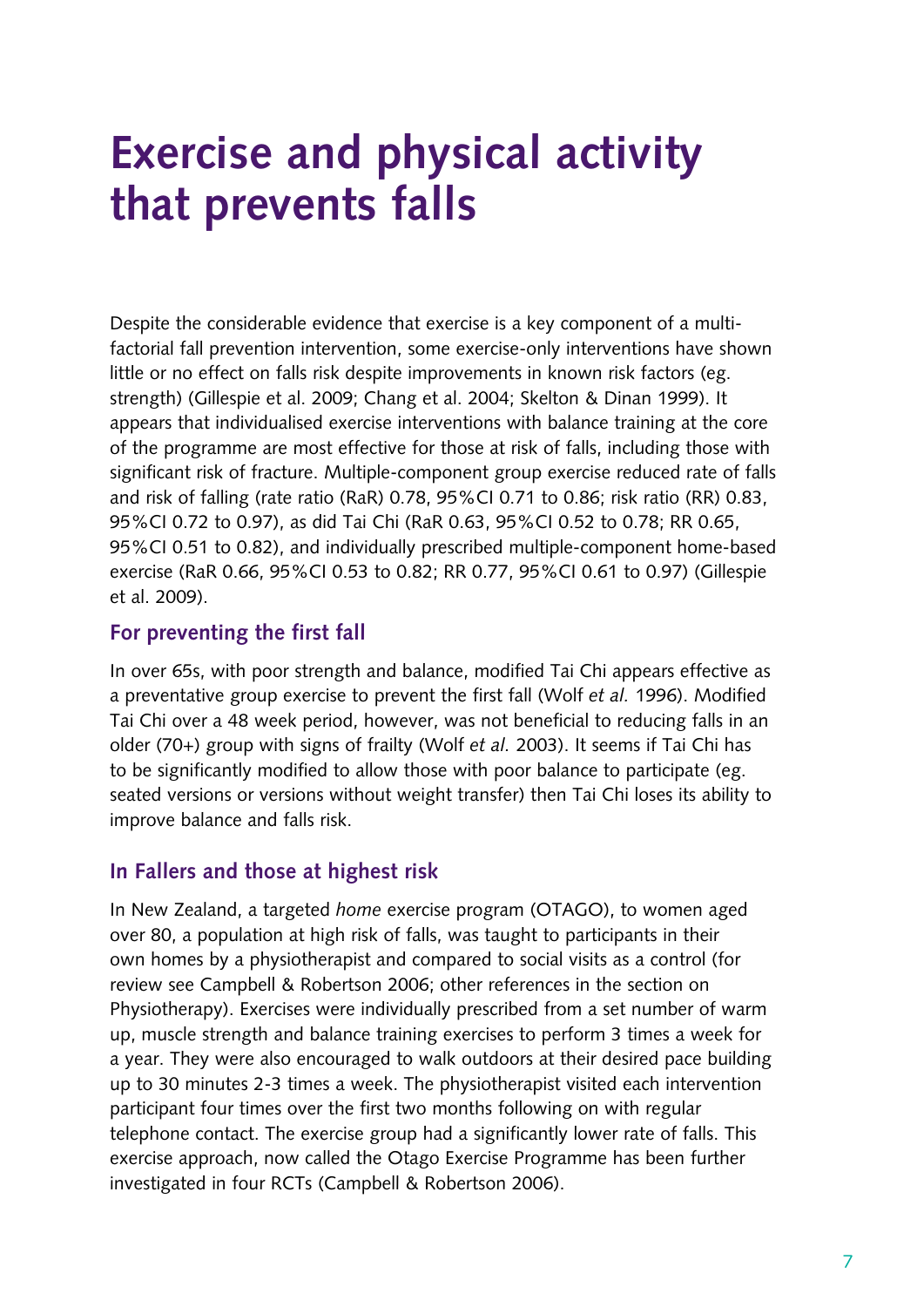In Australia, a 15 week *group*-based exercise programme had a more significant effect on falls risk than a vision check or home safety check (Day *et al.* 2002). The effect was even more impressive in the same research group's next trial lasting one year (Lord *et al*. 2003). Those aged over 65 years, with impairments in lower limb strength, poor balance or slow reaction time, had a 40% lower rate of falls than those not taking part in a group-based exercise and home exercise plan lasting one year.

In the UK, independent living frequent fallers halved their risk of falls (IRR 0.46, 95% CI 0.34 to 0.63) with 9 months of weekly *group* balance and strength exercises, led by a postural stability exercise instructor, combined with twice weekly *home* exercises (Skelton *et al.* 2005). The women undertaking this falls management exercise (FaME) had significantly lower mortality and morbidity at 3 year follow up than the randomised control group. The exercise intervention consisted of progressive resistance, gait, balance, functional activity, floor work, endurance and flexibility training. The exercise was individually tailored in both type and intensity, with most exercises in weight-bearing positions, reducing upper limb support. Specific examples of exercises include single side steps, double sidesteps, flamingo swings, sit to stand and squats.

Exercise to prevent falls could involve tai-chi and other dynamic balance exercises; chair exercises and floor work for strength, local muscular endurance, bone loading, power, flexibility, postural and gait training, supported endurance work and tasks to improve visual, vestibular and sensory input (Skelton & Dinan 1999).

A Falls Exercise Management Programme should retrain or maintain the ability to get up from the floor and to avoid a 'long lie' after a non-injurious fall. It should also practice other coping skills such as crawling and rolling, summoning help and keeping warm while on the floor (Skelton & Dinan 1999).

#### **Cost effectiveness of exercise to prevent falls**

There have only been a few research trials that have considered cost effectiveness of exercise interventions to prevent falls and even less on injurious falls (Gillespie et al. 2009).

Implementing the home based OEP (with appropriate home visits and telephone support by nurses trained in OEP delivery) for one and two years respectively cost \$314 and \$265 (1995 New Zealand dollars, implementation costs only) per fall prevented, and \$457 and \$426 per fall resulting in a moderate or serious injury prevented (Robertson et al. 2001a). This was repeated, with \$NZ 1803 (£523 at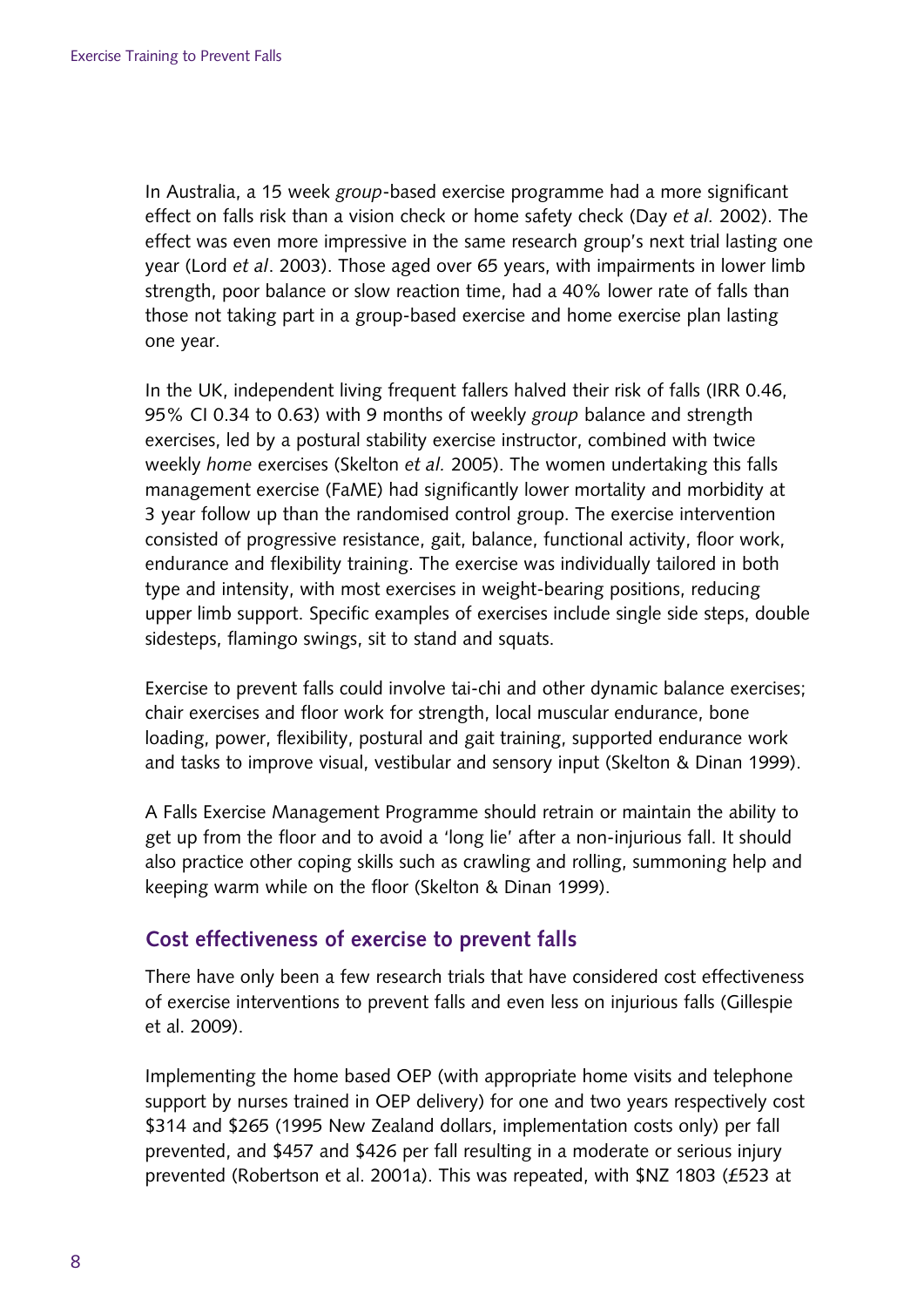1998 prices) per fall prevented for delivering the programme and \$NZ 155 per fall prevented when hospital costs averted were considered (Robertson 2001b).

In the first systematic review of exercise to reduce falls, three studies reported costs of the intervention ranging from US\$891 to US\$1,220 per intervention participant. One robust trial reported the cost effectiveness of a home-based multi-factorial intervention as US\$1,947 per fall prevented, resulting in a costsaving of US\$12,392 in medical care. In all instances, costs were lower for the intervention groups than those not receiving the intervention (Gardner et al. 2000).

More recently, Tai Chi once a week for 15 weeks has been shown to cost \$1683 per fall prevented (includes cost offset by charging individuals \$44 per course) (Voukelatos 2007).

#### **on a population, rather than an individual basis**

On a population/public health basis, encouraging physical activity and the provision of exercise sessions as part of a wider campaign including literature, medication reviews and environmental changes has been shown to decrease fall related injuries (McClure *et al.* 2005). One large population approach trial, over 10 years, has seen a reduction in fracture rate by advocating increased physical activity and other lifestyle changes (McClure *et al*.2005).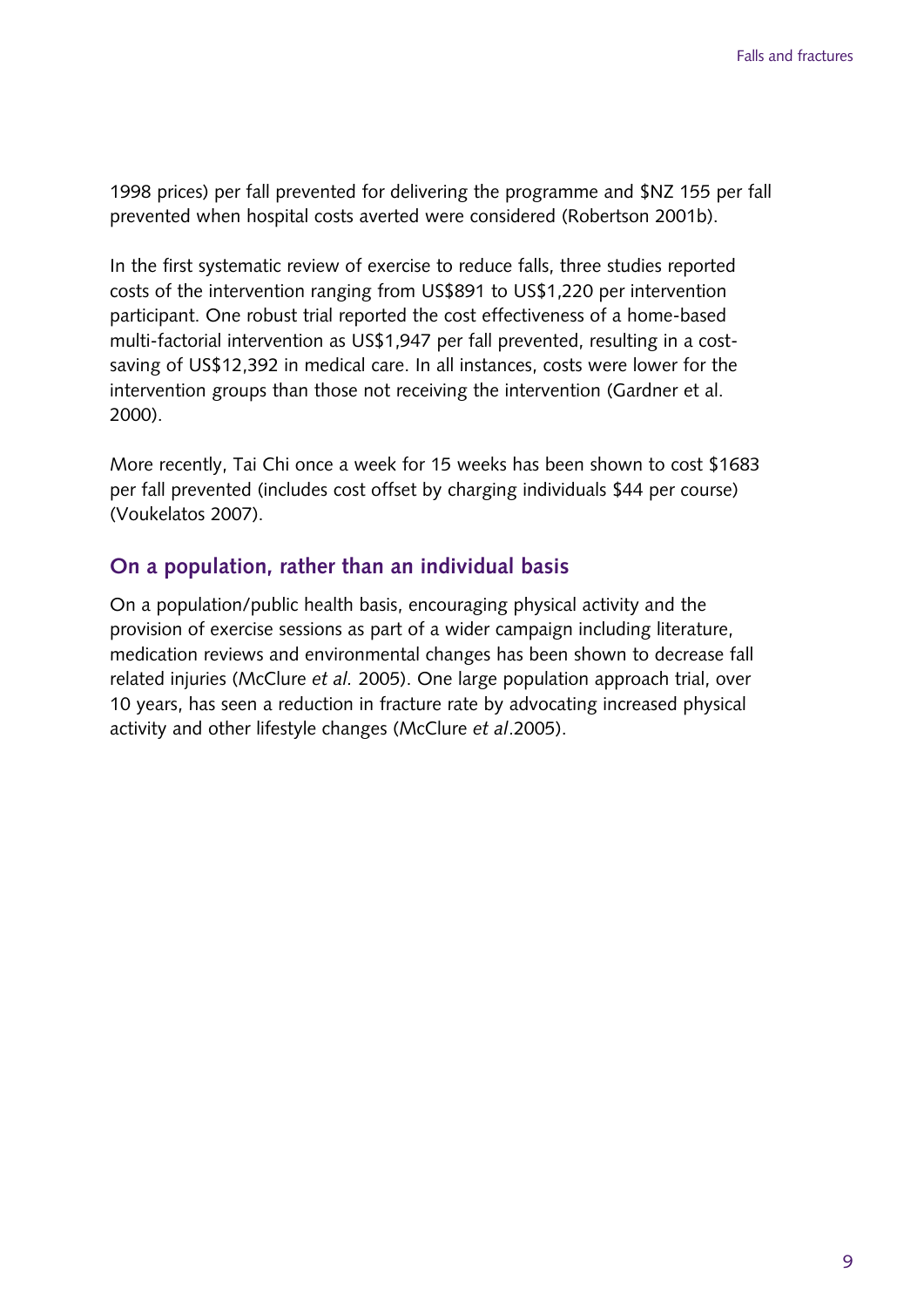# **exercise and physical activity that prevents fractures**

 Exercise that can prevent fractures concentrates mainly on reducing falls, but & Skelton 2007). For example, simple squeezing of a tennis ball for 30 seconds a day, has significant benefits in the non-injured forearm of women who had in those who train at a similar level with the addition of light weights attached to their wrists and ankles during the exercise classes. In postmenopausal women, Tai Chi exercise has been linked with a 3 to 4-fold slowing down in the rate of bone sedentary life style, as well as reducing future fall risk. there are examples of exercises that increase bone mineral density (BMD) but do not reduce the risk of falls, only fractures (Rutherford 1997; Omnabele-Pearson already sustained a Colle's fracture. A set of dynamic bone loading exercises for the distal forearm results in increased bone strength at the wrist. Total body calcium is improved in postmenopausal women training at a repetitive low force, as well as loss in both trabecular and cortical compartments of the distal tibia compared with a

#### **In patients with specific medical conditions**

 Even frail older patients with osteoporosis gain benefit from exercise. However, when working with these patients, exercise must be low-risk and low-impact for safety (Dinan 2001). For example, those with kyphosis/vertebral fractures should avoid unsupported forward flexion exercises such as abdominal curls and spinal flexion (Sinaki 1982; Omnabele-Pearson & Skelton 2007). These patients are of individualized exercise for osteoporosis patients, such as improved balance and likely to have reduced strength of the back extensor muscles and therefore must start with very low workloads and progress slowly. It is possible to reduce the incidence of future vertebral fractures with emphasis on back extensions. The overall emphasis should be on fall prevention. Several studies have shown good benefits strength after 20 weeks, reduced pain and improved muscle function after only 6 weeks (Omnabele-Pearson & Skelton 2007).

 Patients with a history of Stroke and Parkinson's Disease can improve their balance arthritis, a long-term high-intensity weight-bearing exercise programme has been Pearson & Skelton 2007). There is also evidence that male heart transplant patients following a 6 month strength training programme have greater relative gains in and decrease their risk of falls (Gillespie *et al.* 2005). In patients with rheumatoid associated with slowing down the rate of decrease in hip BMD, but not in lumbar spine BMD, which is another argument both for the effectiveness of exercise but also on the limitation of the extent of the benefits (for review see Omnabele-BMD than age-matched controls.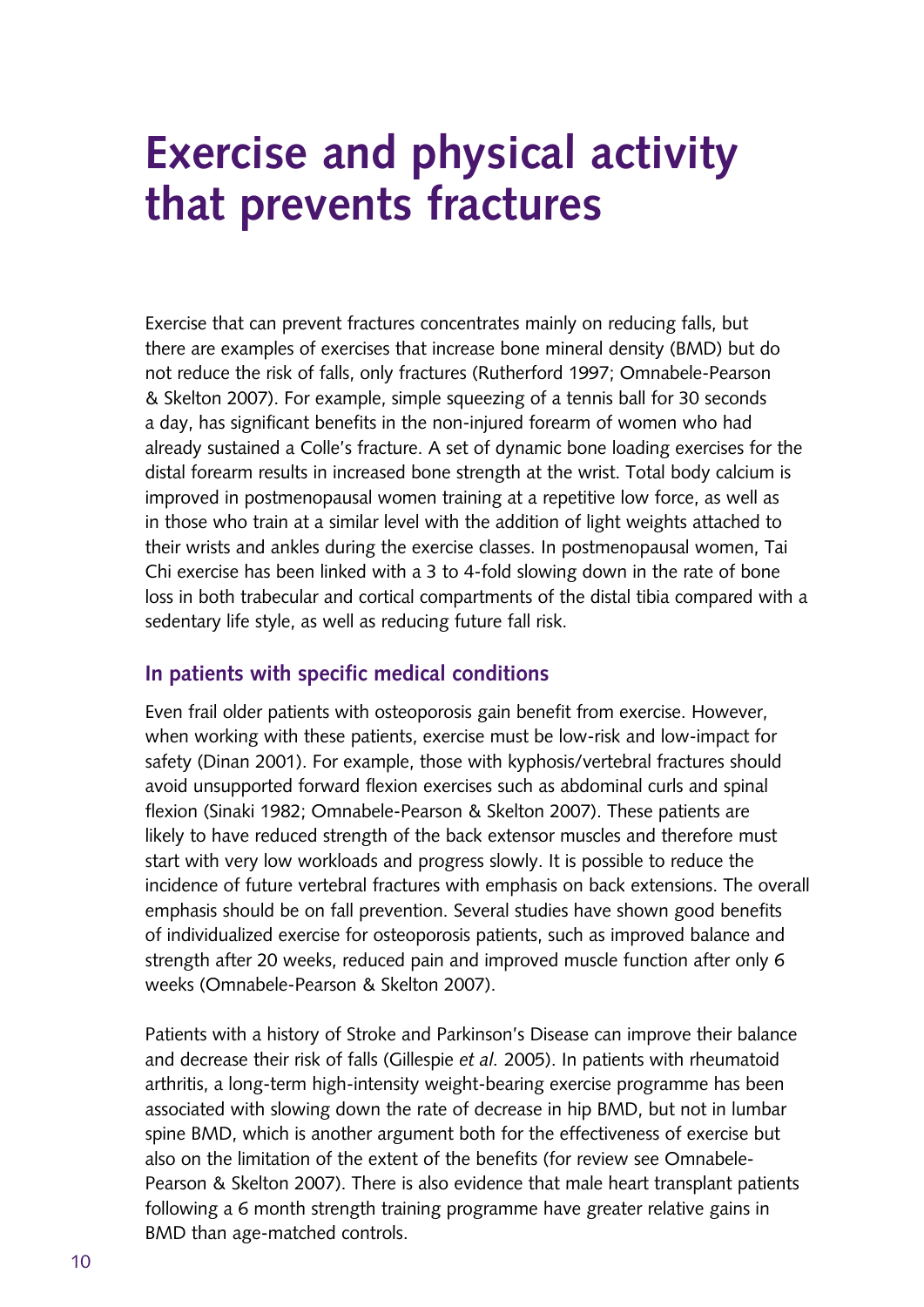# **Is all exercise good for all fallers?**

There are, however, as many trials of exercise that have been unsuccessful at reducing falls as have been effective (Gillespie *et al.* 2009). The Cochrane review (Gillespie *et al.* 2005) did a meta-analysis of 9 trials that did not individualise/ adapt the exercise programme or progress the balance challenges and did not show a significant reduction in the number of fallers (RR: 0.89, 95%CI 0.78 to 1.01). A more recent review by Sherrington et al (2008) showed that The greatest relative effects of exercise on fall rates (RR=0.58, 95% CI=0.48-0.69) were seen in programs that included a combination of a higher total dose of exercise (>50 hours over the trial period) and challenging balance exercises (exercises conducted while standing in which people aimed to stand with their feet closer together or on one leg, minimize use of their hands to assist, and practice controlled movements of the center of mass) and *did not include a walking program*.

These findings underline the value of a tailored approach rather than those based on a "one size fits all" methodology. One long term (ten-year) follow-up of regular walkers showed the importance of specificity: although the health and mobility of the walkers was better than that of sedentary individuals, the walkers showed no significant reduction in the number of falls compared to the group who stopped regular walking (Pereira *et al.* 1988). Indeed, one walking intervention in patients with previous colles fracture increased the risk of falls and fractures compared to not walking (Ebrahim *et al.* 1997).

There are special concerns when increasing physical activity and exercise in older people who have poor balance. It is likely that, in some individuals, preparatory strength and flexibility training is needed before balance challenging exercise commences. For those who have balance deficits, less demanding options maybe necessary initially, particularly if they are exercising at home unsupervised.

Many local areas are promoting Tai Chi as preventative falls exercise but are incorrectly then "prescribing" it to people who have already had a fall. A frail older person will find this level of unadapted Tai Chi class too demanding and may well be at risk of a fall during the class, especially as many classes do not align with current exercise warm-up guidelines or adapt the moves appropriately for older people. Tai Chi teachers should have additional training in with working with older people and moves should be adapted and progressed gradually before introducing more demanding moves (Skelton & Dinan, 1999).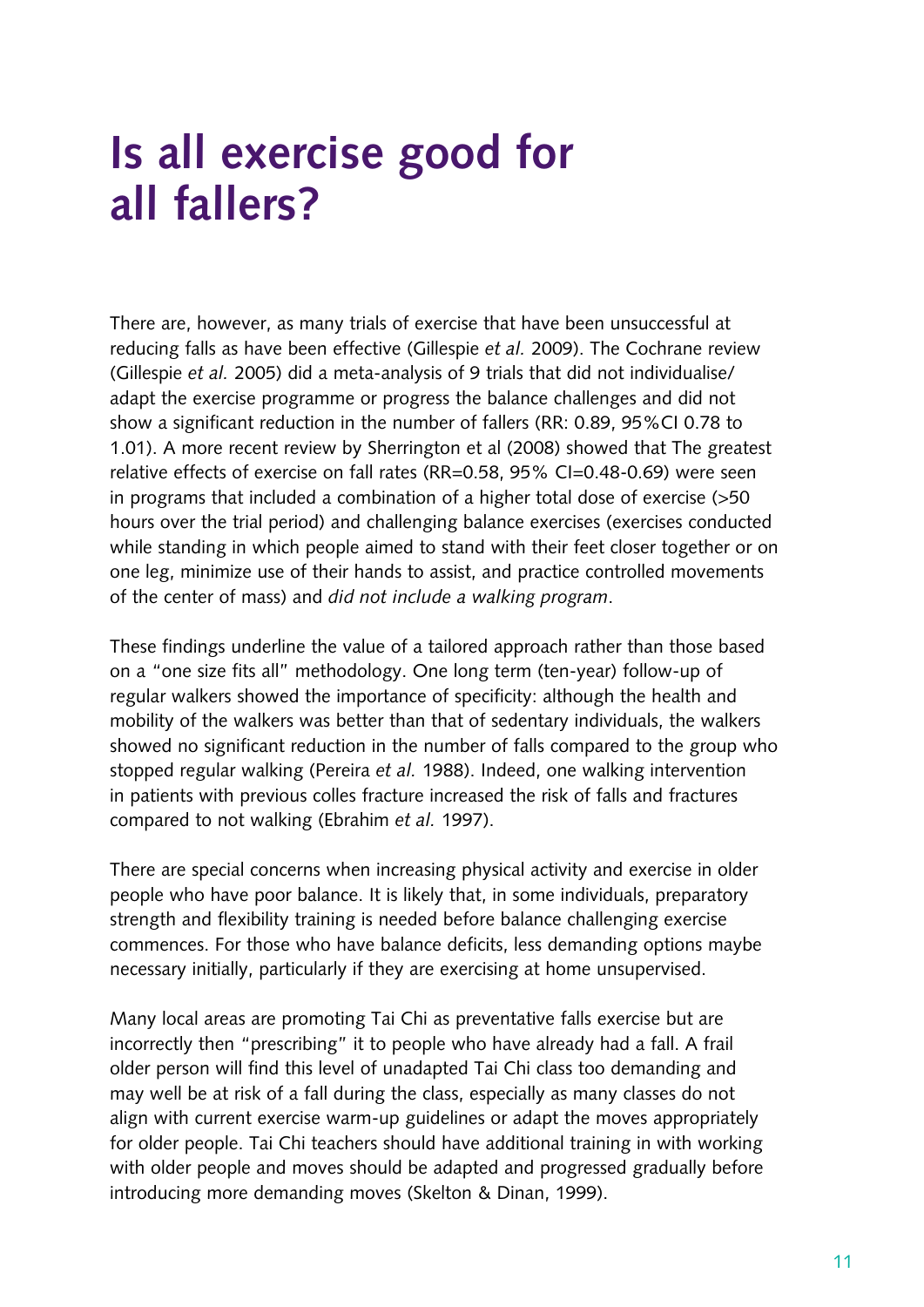There may be a limit at which people become too frail to benefit from balance exercise. There is also evidence to suggest that risk factors for falls differ in the institutionalised in a non-linear pattern, those who cannot rise from a chair being at lowest risk of falls and those who can stand but not walk steadily at the highest risk (Skelton & Todd 2004). Therefore exercise interventions aimed at increasing mobility in cognitively impaired or chair/bed bound residents may actually serve to increase risk of falls if not suitably adapted and tailored.

Specialist professional training is likely to improve effectiveness and reduce likelihood of inappropriate exercise (Dinan 2001; Craig *et al* 2000). Therefore an assessment of the functional capacity of the individual should lead to appropriate referral to specialist professionals (Skelton & Dinan 1999; Craig *et al* 2000). See the next two sections for further information.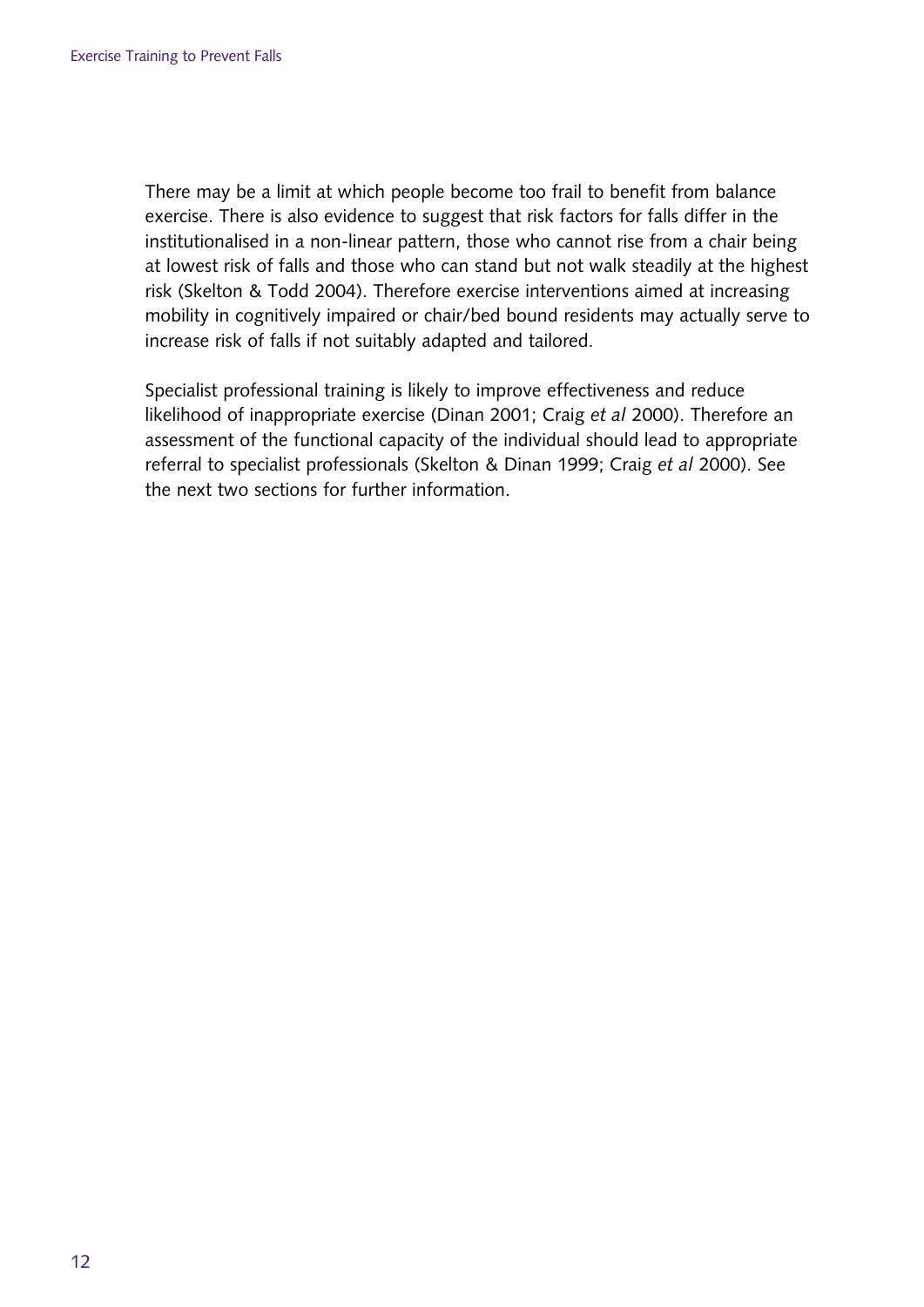# **Reducing the risk of falling during exercise**

The foremost worry for any health professional working with older people with postural instability is that the person may fall whilst exercising. It is recommended that people with a history of injurious falls are referred to specialists such as Physiotherapists, Occupational Therapists or experienced Exercise Instructors qualified in working with older people with a history of falls (Dinan, 2001). Failure to assess or account for an individual's condition in a structured exercise class puts them at unnecessary risk. The wearing of hip protectors during exercise could potentially reduce the risk as they are known to be effective in the prevention of fractures when the person is compliant (Skelton & Todd 2004; Gillespie *et al*. 2005). Moreover, the wearing of protectors appears to improve confidence in the person and the instructor (Skelton & Dinan, 1999).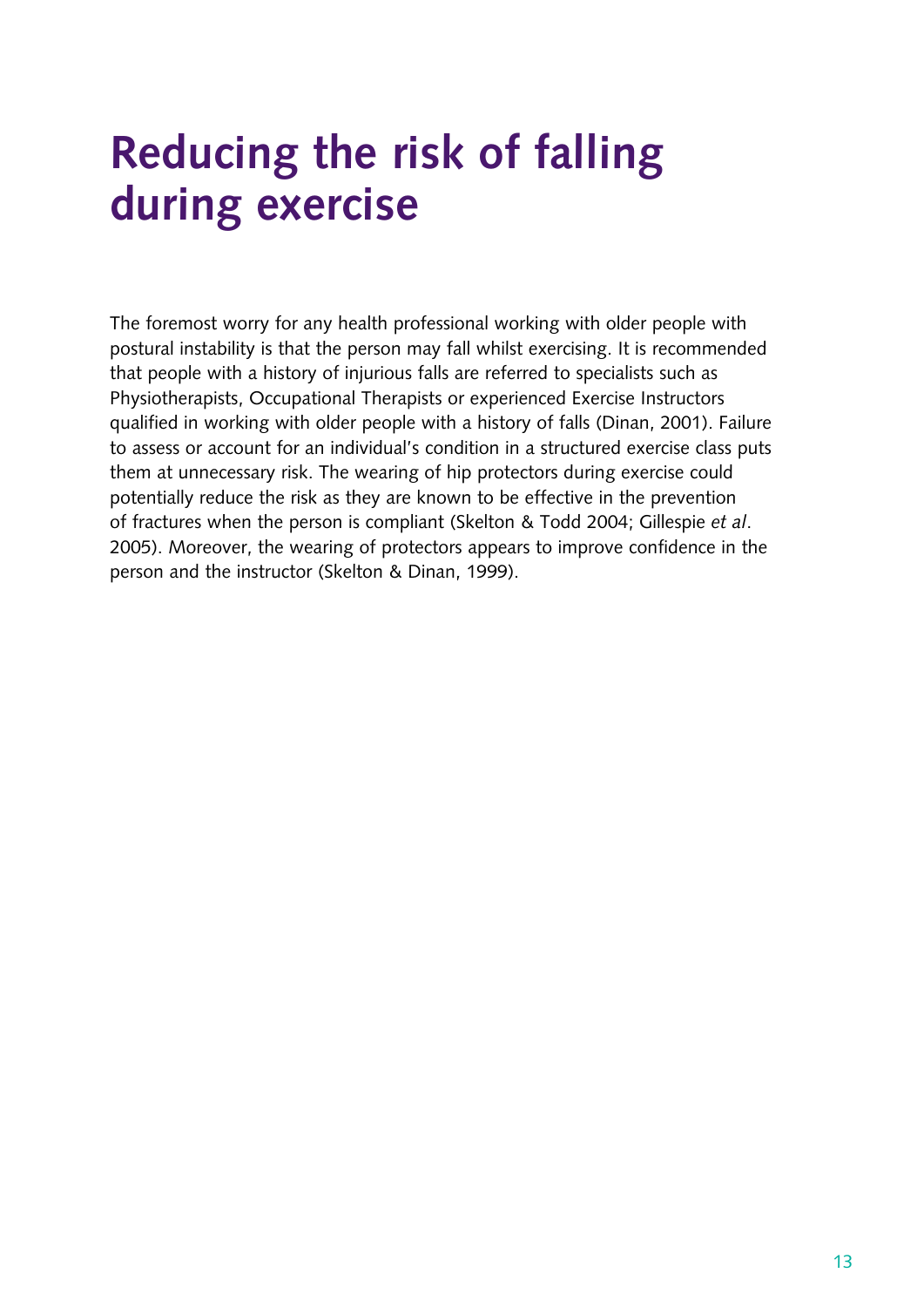### **Exercise Referral Routes**

Effective exercise can reduce the risk of a fall, help avoid a 'long lie' and can maintain threshold levels of strength and power necessary to remain independent. The National Service Framework for Older People 4 acknowledges the evidence that targeted exercise can help in the prevention and management of falls and in rehabilitation after the event. Guidelines for best practice have been clearly laid out for a range of multidisciplinary professionals involved in the provision of physical activity for older people with a high risk of falls. Yet, despite all this knowledge, there is still scant evidence based community provision for people at high risk of falls.

It is a major challenge is to ensure a continuum of exercise and physical activity provision and to bridge the current gap between the Hospital-based rehabilitation setting (therapy led work done on an individual or very small group basis) and the much more active community based 'senior' exercise classes (up to 25 older people in a group). Where does the therapist refer their patient after they leave the 6-8 week provision that might be found at a falls clinic? In order for the exercise to be effective we know that the person must continue the balance challenges for up to a year for a valuable reduction in risk of falls and fall related injuries. The Department of Health funded the development and pilot of a specialist exercise qualification and training for health and exercise professionals to help address this need – The Postural Stability Instructor. This training was piloted in Merton, Sutton and Wandsworth Falls and Injury Prevention Exercise Service piloted this training and is cited as a model of good practice in the National Service Framework (DoH 2001). The Postural Stability Instructor is a specialist trained instructor trained to L4 (S)NVQ. The Otago home exercise leader is also trained to deliver and support home based exercise that is evidence based. It is important to provide a choice of exercise opportunities to ensure individual need and preference are met as this is more likely to improve uptake and adherence. Effectiveness will be determined by how receptive the patient is to the recommendation and by how capable they are of carrying it out independently, safely and effectively (Dinan 2001). Referral to an exercise-prescription scheme is appropriate if the patient is likely to need motivation, supervision, monitoring, and help in choosing the right type of activity for a specific health outcome(s) (Craig *et al* 2000). Exercise referral is effective with older people (Dinan et al. 2006). Recent research suggests that older people will be more receptive and more likely to undertake an exercise intervention if the information provided discusses the wider benefits of exercise to their quality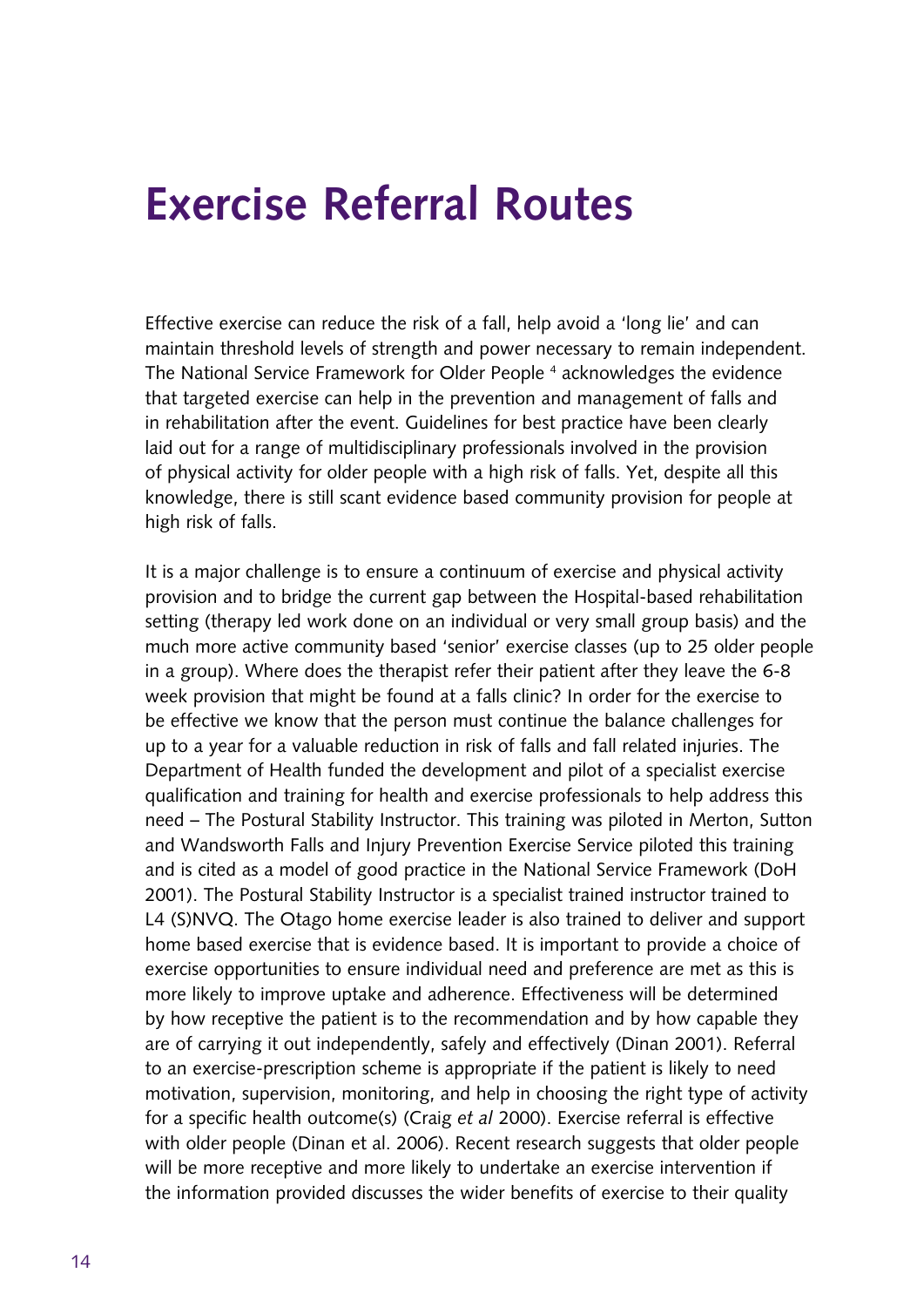of life and maintenance of independence and autonomy than just to prevent falls (Skelton & Todd 2004).

For older adults who are at increased risk of falls but who have not yet fallen, there are many community exercise programmes that may be appropriate, including Tai Chi as well as activities such as dancing and bowls. The Register of Exercise Professionals also has a directory of instructors.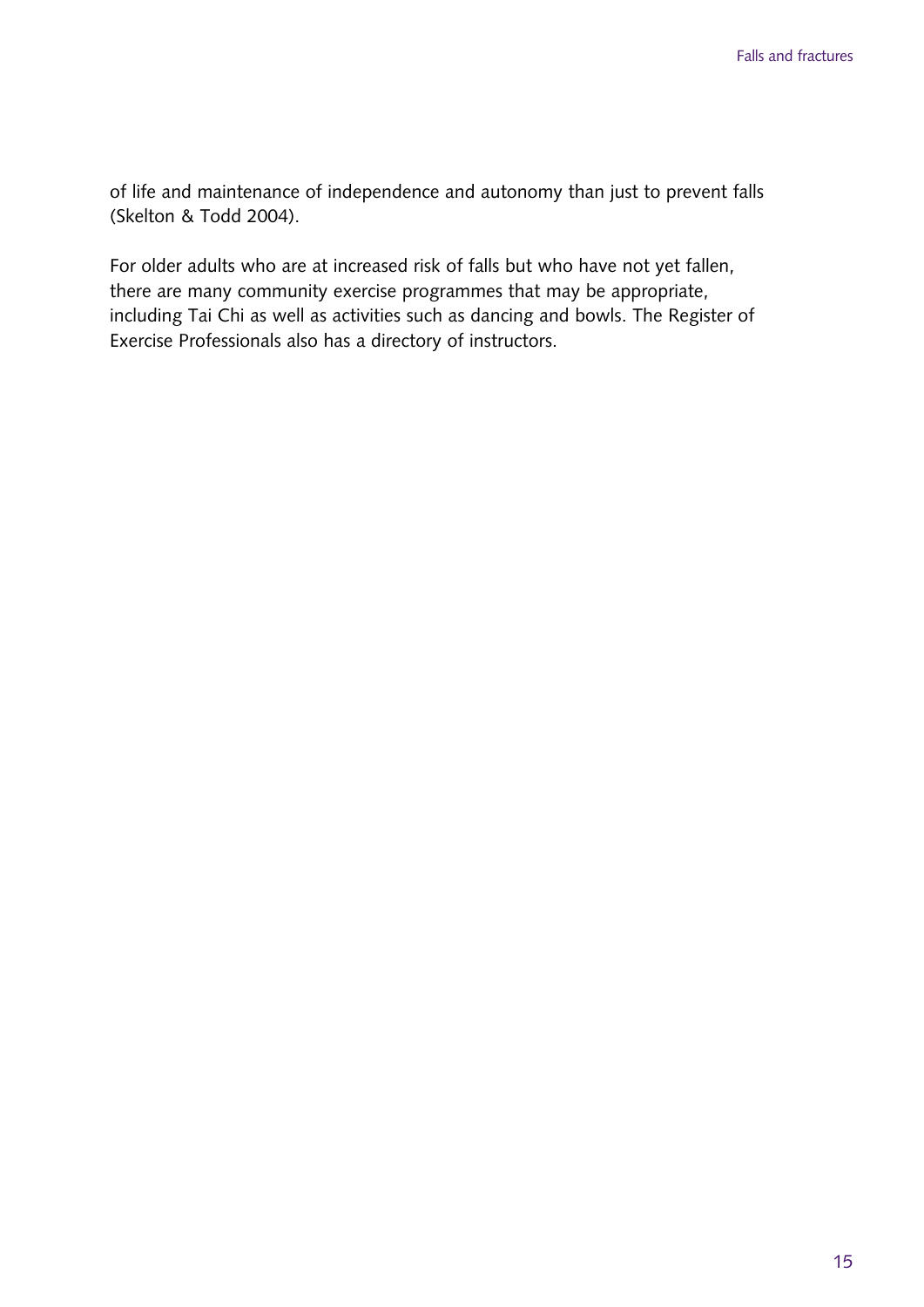# **Conclusion**

There is strong evidence that physical activity across the life span is important in preserving adequate to good skeletal health and in preventing fractures. Exercise, even at advanced ages and in people of varying physical activities, can improve balance, strength and other risk factors for falls and injury. The evidence for the promotion and provision of safe, effective, exercise to prevent falls is strong. Unlike UK cardiac rehabilitation, where there is a referral pathway from Phase 3 to Phase 4 in most primary care trusts, equivalent provision of such exercise opportunities for those with a history of falls is still inadequate. A recent British Geriatric Society Survey on Falls Services provision in the UK was disappointing, only 69% suggesting a formal exercise programme was part of the service (Ali *et al* 2004). Of even more concern was the response that 41% of exercise programmes reported no strength or balance training, the two key components of a successful exercise programme for fallers (Ali *et al.* 2004). The Geriatrician or the Physiotherapist is in a powerful position to increase awareness of evidence based interventions (Close & McMurdo 2003; Close *et al.* 2005) and ensure that the patient who falls and who would benefit from appropriate exercise receives the most effective long term support for managing their risk.

#### **Hyperlinks**

[www.laterlifetraining.co.uk](http://www.laterlifetraining.co.uk) 

(for falls prevention exercise training courses and a directory of classes)

<http://www.taichifinder.co.uk/>(for finding Tai Chi classes)

<http://www.exerciseregister.org/>(for Register of Exercise Professionals)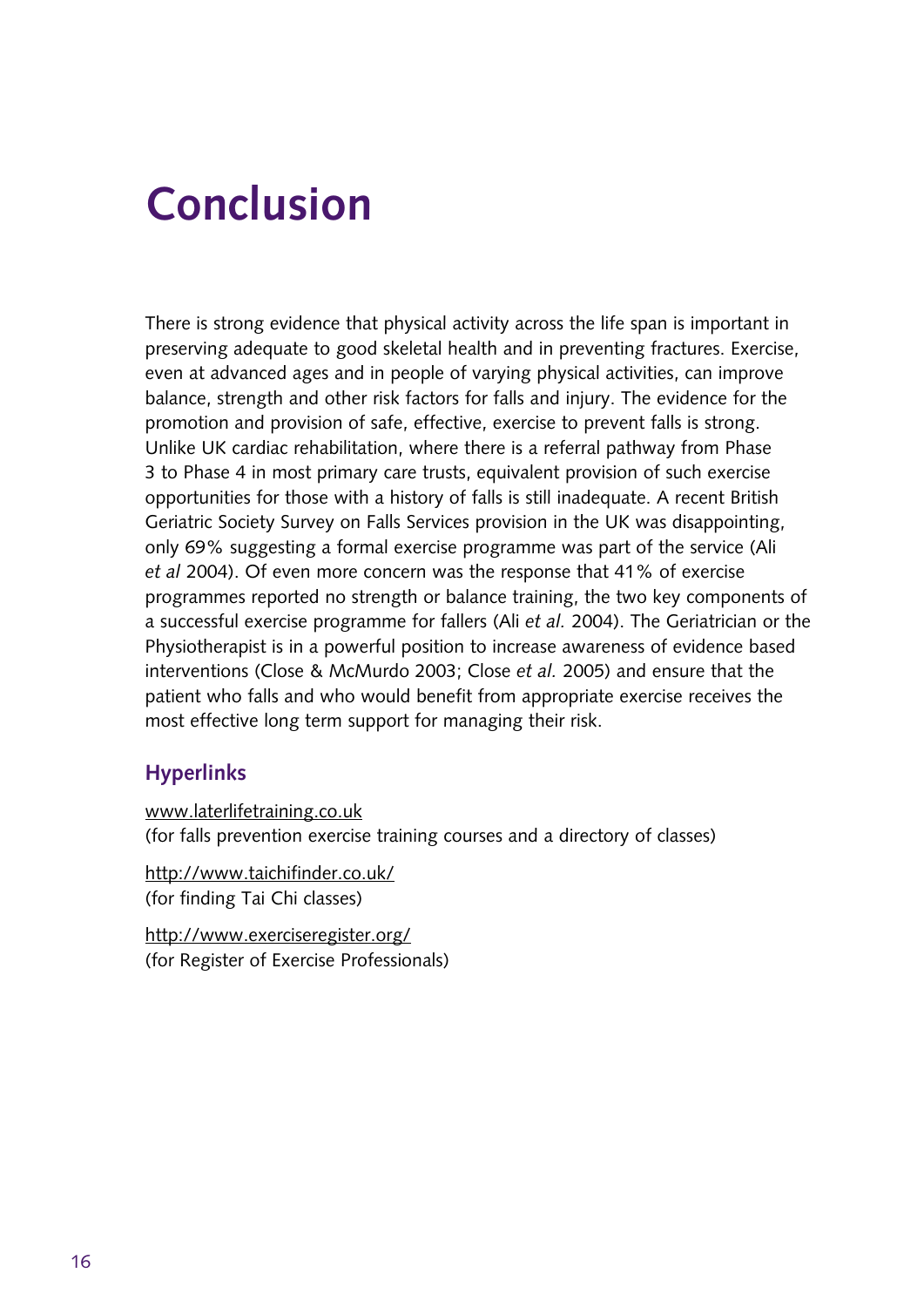# **References**

- 1. Ali A, Morris RO, Skelton DA, Masud T. Falls Services in the UK A Survey of UK Geriatricians. 5th National Conference on Falls and Postural Stability. Manchester, 2004.
- 2. Appell HJ. Muscular atrophy following immobilisation. A review. *Sports Med*. 1990; 10, 42-58
- 3. Brooke-Wavell K; Athersmith LE; Jones PR; Masud T. (1998) Brisk walking and postural stability: A cross-sectional study in postmenopausal women. Gerontology 44(5), 288-92
- 4. Campbell AJ, Robertson MC. Implementation of multifactorial interventions for fall and fracture prevention. *Age Ageing*. 2006 Sep;35 Suppl 2:ii60-ii64.
- 5. Chang JT, Morton SC, Rubenstein LZ, et al. Interventions for the prevention of falls in older adults: systematic review and meta-analysis of randomised clinical trials. *Brit Med J* 2004; 328: 680-7.
- 6. Close JCT, McMurdo MET. Falls and bone health services for older people. *Age Ageing* 2003;32:494-496.
- 7. Close JCT, Lord SR, Menz HB, Sherrington C. What is the role of falls? *Best Practice & Research Clinical Rheumatology* 2005;19(6):913-935.
- 8. Craig A, Dinan S, Smith A, Taylor A, Webborn N. NHS: Exercise Referral Systems: A National Quality Assurance Framework. Department of Health. The Stationary Office, 2000.
- 9. Day L, Fildes B, Gordon I, et al. Randomised factorial trial of falls prevention among older people living in their own homes*. Brit Med J* 2002; 325: 128-32
- 10. Department of Health. *National Service Framework for Older People: Modern Standards and Service Models.* London, Her Majesty's Stationary Office, 2001.
- 11. Department of Health. *A Recipe for Health Not a Single Ingredient.* London, Her Majesty's Stationary Office, 2007.
- 12. Dinan SD. *Exercise for vulnerable older patients.* In: (Eds) Young A, Harries M. Physical Activity for Patients: An exercise prescription. London: Royal College of Physicians, 2001.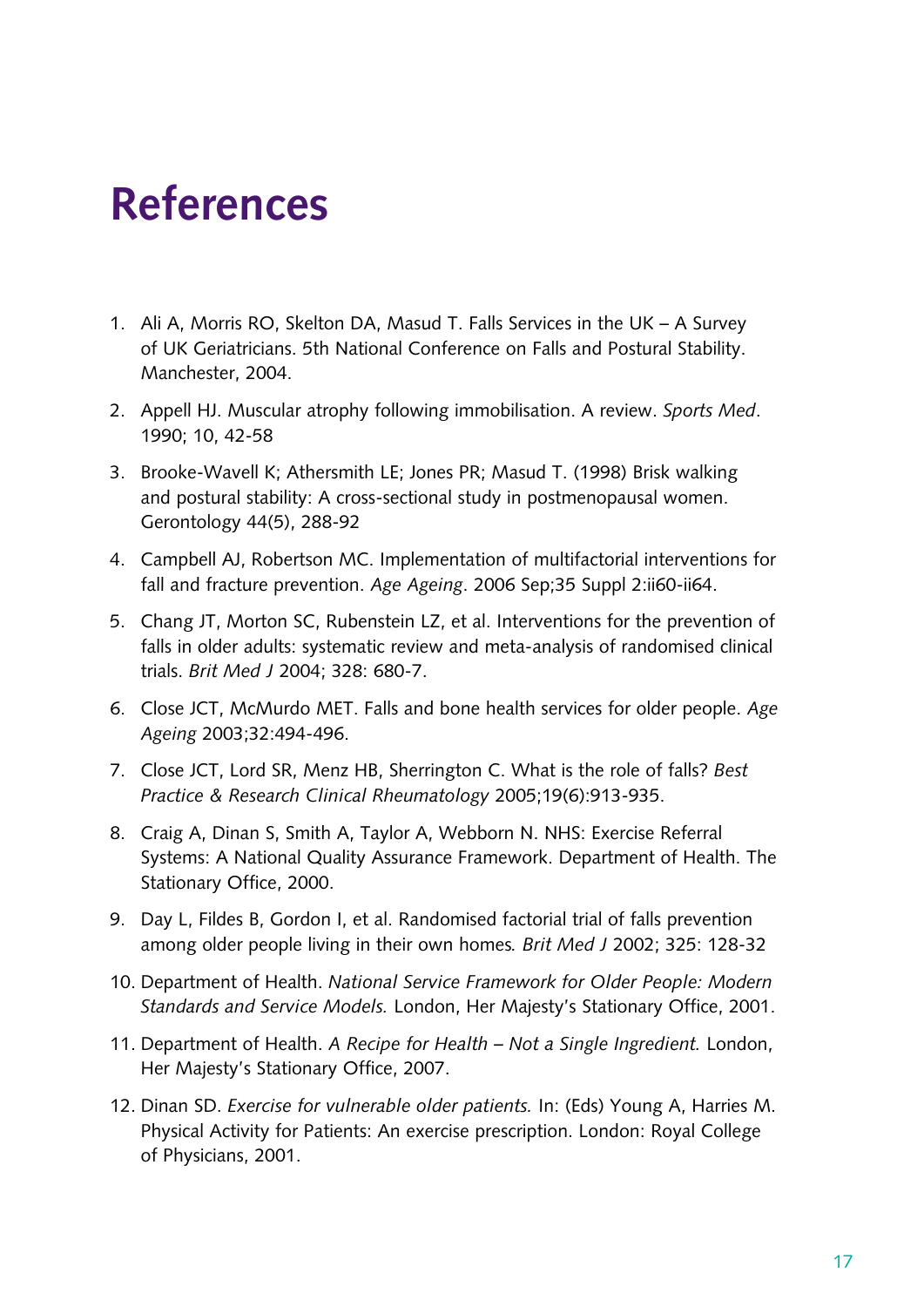- 13. Dinan S, Lenihan P, Tenn T, Iliffe S Is the promotion of physical activity in vulnerable, older people feasible and effective in general practice? 2006; 56(531): 791-3.
- 14. Ebrahim S, Thompson PW, Baskaran V, Evans K. Randomized placebocontrolled trial of brisk walking in the prevention of postmenopausal osteoporosis. *Age Ageing* 1997; 26: 253-260.
- 15. Gillespie LD, et al. *Interventions for preventing falls in elderly people*. The Cochrane Database of Systematic Reviews 2005, Issue 5.
- 16. Gillespie LD, Robertson MC, Gillespie WJ, Lamb SE, Gates S, Cumming RG, Rowe BH. *Interventions for preventing falls in older people living in the community*. Cochrane Database of Systematic Reviews 2009, Issue 2. Art.No.: CD007146. DOI: 10.1002/14651858.CD007146.pub2.
- 17. Gregg EW, Pereira MA, Caspersen CJ. Physical activity, falls, and fractures among older adults: a review of the epidemiologic evidence. *J Am Geriatr Soc*  2000; 48:883-93.
- 18. Halter M, Close J, Elrick A, Brain G, Swift C. *Falls in older population: A pilot study to assess those individuals who are attended by the London Ambulance Service as a result of a fall but are not conveyed to an Accident and Emergency Department*. London Ambulance Service NHS Trust, 2000.
- 19. Hauer, K., Rost, B., Rutschle, K., *et al*. Exercise training for rehabilitation and secondary prevention of falls in geriatric patients with a history of injurious falls. *J.Am.Geriatr.Soc*. 2001; 49, 10-20.
- 20. Ivers RQ, Cumming RG, Mitchell P, et al. Risk factors for fractures of the wrist, shoulder and ankle: the Blue Mountains Eye Study. *Osteoporos Int* 2002; 13:513-8.
- 21. Law MR, Wald NJ, Meade TW. Strategies for prevention of osteoporosis and hip fracture. *Brit Med J* 1991; 303:453-9.
- 22. Lord SR, McLean D, Strathers G. Physiological factors associated with injurious falls in older people living in the community. *Gerontol* 1992;38:338-46.
- 23. Lord SR, Castell S, Corcoran J, et al. The effect of group exercise on physical functioning and falls in frail older people living in retirement villages: a randomized, controlled trial. *J Am Geriatr Soc* 2003; 51: 1685-92.
- 24. Lundin-Olsson L, Nyberg L, Gustafson Y. "Stops walking when talking" as a predictor of falls in elderly people. *Lancet* 1997; 349:617
- 25. NICE 21 Falls Guideline. Falls: the assessment and prevention of falls in older people. National Institute of Clinical Evidence, London. 2004.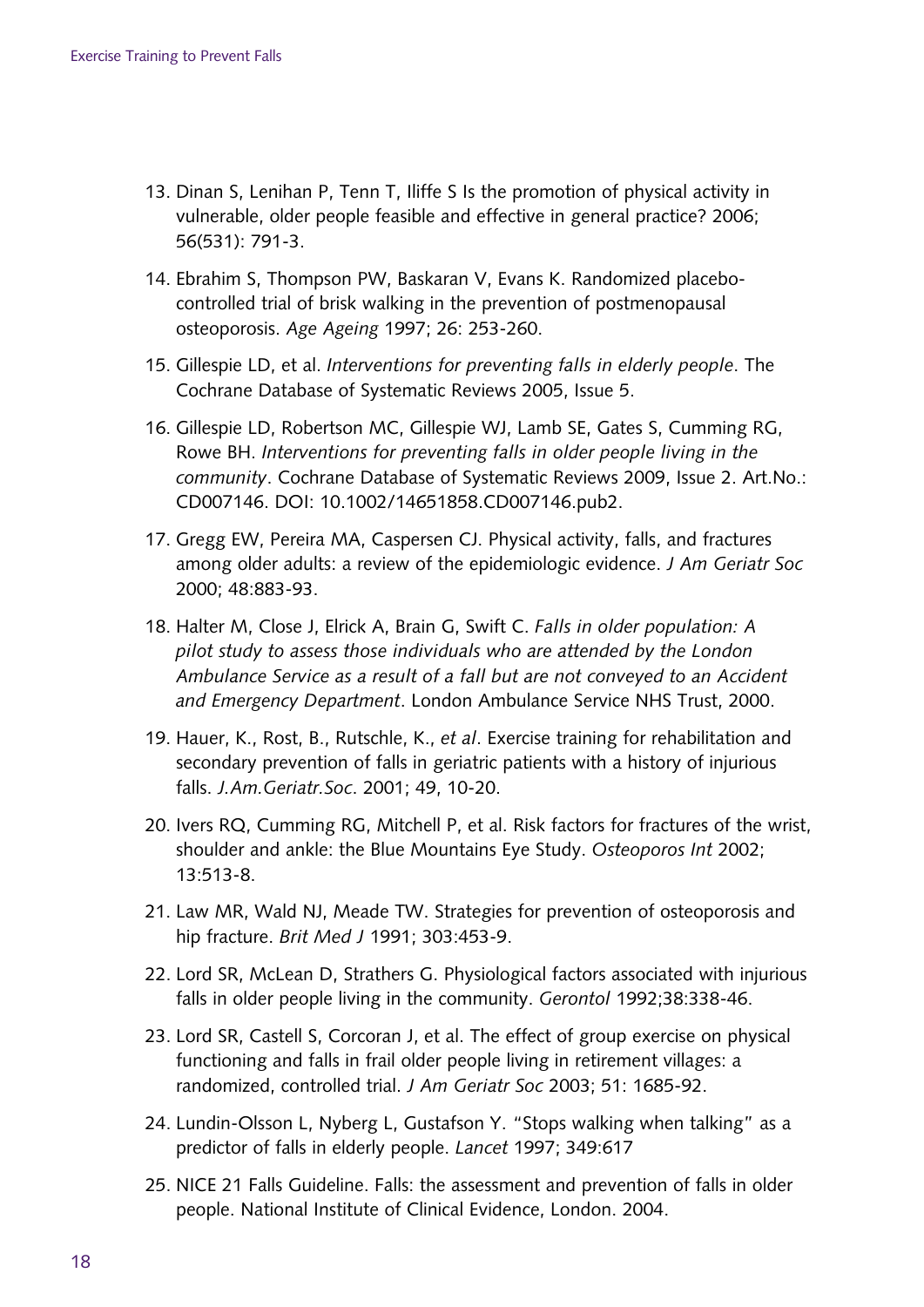- 26. McClure R, Turner C, Peel N, Spinks A, Eakin E, Hughes K. *Population-based interventions for the prevention of fall-related injuries in older people.* The Cochrane Database of Systematic Reviews 2005, Issue 1.
- 27. McMurdo ME, Rennie LM. Improvements in quadriceps strength with regular seated exercise in the institutionalized elderly. *Arch.Phys.Med.Rehabil*. 1994; 75, 600-603.
- 28. Omnabele-Pearson G, Skelton DA. *Exercise and Bone Health*. In: Lanham-New S, O'Neill T, Morris R, Skelton D, Sutcliffe A (eds). Managing Osteoporosis. Oxford: Clinical Publishing, 2007; pp 151–168
- 29. Pereira MA, Kriska AM, Day RD. A randomised walking trial in postmenopausal women: Effects on physical activity and health 10 years later. *Arch Int Med* 1998; 158: 1695-1701.
- 30. Perrin PP, Gauchard GC, Perrot C, Jeandel C. Effects of physical and sporting activities on balance control in elderly people. *Brit. J. Sports Med* 1999; 33:121-126
- 31. Rutherford OM. Bone density and physical activity. *Proceed Nutr Soc* 1997; 56: 967-975
- 32. Sherrington C, Whitney JC, Lord SR, Herbert RD, Cumming RG, Close JC. Effective exercise for the prevention of falls: a systematic review and metaanalysis. *J Am Geriatr Soc*. 2008;56(12):2234-43.
- 33. Sinaki M. Postmenopausal spinal osteoporosis: physical therapy and rehabilitation principles. Mayo Clin Proc 1982; 57:699-703.
- 34. Skelton DA, Greig CA, Davies JM, Young A. Strength, power and related functional ability of healthy people aged 65-89 years. *Age Ageing* 1994; 23:371-377
- 35. Skelton DA, Young A, Greig CA, Malbut KE. Effects of resistance training on strength, power and selected functional abilities of women aged 75 and over. *Journal American Geriatric Society* 1995; 43:1081-1087
- 36. Skelton DA, McLaughlin AW. Training Functional ability in old age. *Physiotherapy* 1996; 82, 159-167.
- 37. Skelton DA, Dinan SM. Exercise for falls management: Rationale for an exercise programme to reduce postural instability. *Physiotherapy: Theory and Practice*. 1999; 15: 105-120.
- 38. Skelton DA. Effects of physical activity on postural stability. *Age Ageing* 2001; 30(Suppl 4), 33-39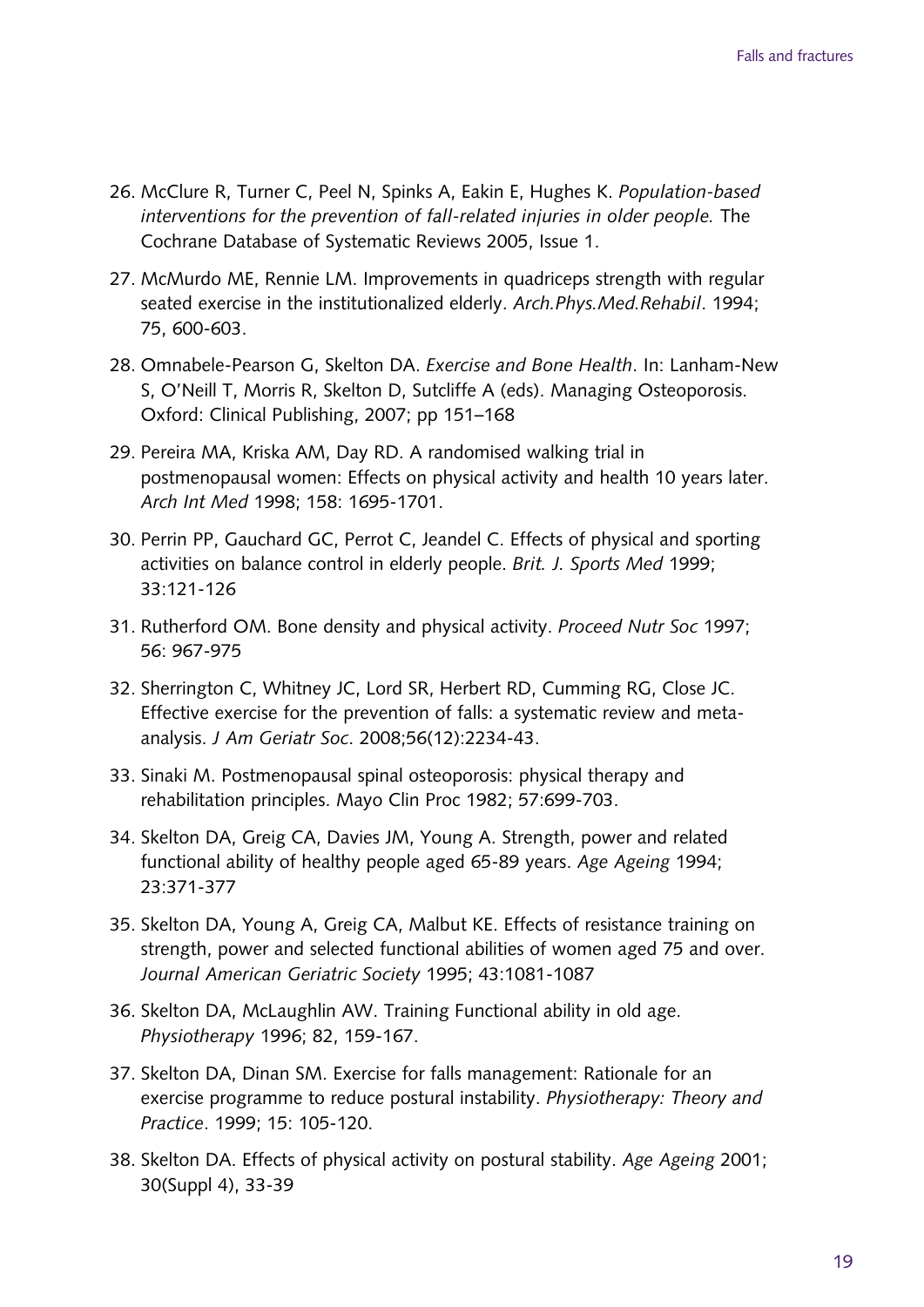- 39. Skelton DA, Kennedy J, Rutherford OM. Asymmetry in Muscle Strength And Explosive Power Amongst Community Dwelling Frequent Fallers And Non-Fallers Aged Over 65. *Age Ageing* 2002; 31:119-125
- 40. Skelton DA, Beyer N. Exercise and Injury Prevention in Older People. *Scandinavian Journal of Medicine and Sports Science.* 2003; 13: 1-9
- 41. Skelton DA, Todd C. *What are the main risk factors for falls amongst older people and what are the most effective interventions to prevent these falls? How should interventions to prevent falls be implemented?.* WHO, Denmark. 2004.
- 42. Skelton DA, Dinan S, Campbell M, Rutherford O. Tailored group exercise (Falls Management Exercise - FaME) reduces falls in community-dwelling older frequent fallers (an RCT). *Age Ageing* 2005 34;6:636-639
- 43. Tinetti M, Speechley M, Ginter S Risk factors for falls among elderly persons living in the community. *N Eng J Med* 1988; 319:1701-1707
- 44. Tinetti ME, Lui WL, Claus EB. Predictors and prognosis of inability to get up after falls among older persons. *J Am Med Assoc* 1993; 269:65-70
- 45. Voukelatos A, Cumming RG, Lord SR, Rissel C. A randomized, controlled trial of tai chi for the prevention of falls: the Central Sydney tai chi trial. *J Am Geriatr Soc*. 2007 Aug;55(8):1185-91.
- 46. Whipple, R. H., Wolfson, L. I., & Amerman, P. M. (1987). The relationship of knee and ankle weakness to falls in nursing home residents: an isokinetic study. *J.Am.Geriatr.Soc*. 35 , 13-20.
- 47. Wolf SL, Barnhart HX, Kutner NG, McNeeley E, Coogler C, Xu T. Reducing frailty and falls in older persons: an investigation of tai chi and computerised balance training. *J Am Geriat Soc* 1996;44:489-97.
- 48. Wolf SL, Sattin RW et al. Intense Tai Chi exercise training and fall occurrences in older, transitionally frail adults: A randomized, controlled trial. *J Am Ger Soc*  2003;51(12):1693-1701
- 49. Yardley L, Smith H. A prospective study of the relationship between feared consequences of falling and avoidance of activity in community-living older people. *Gerontologist* 2003; 42: 17-23.
- 50. Young, A. & Dinan, S. M. (2000). *Active in later life.* In ABC of sports medicine. pp. 51-55. British Medical Journal Books, Cambridge, UK.